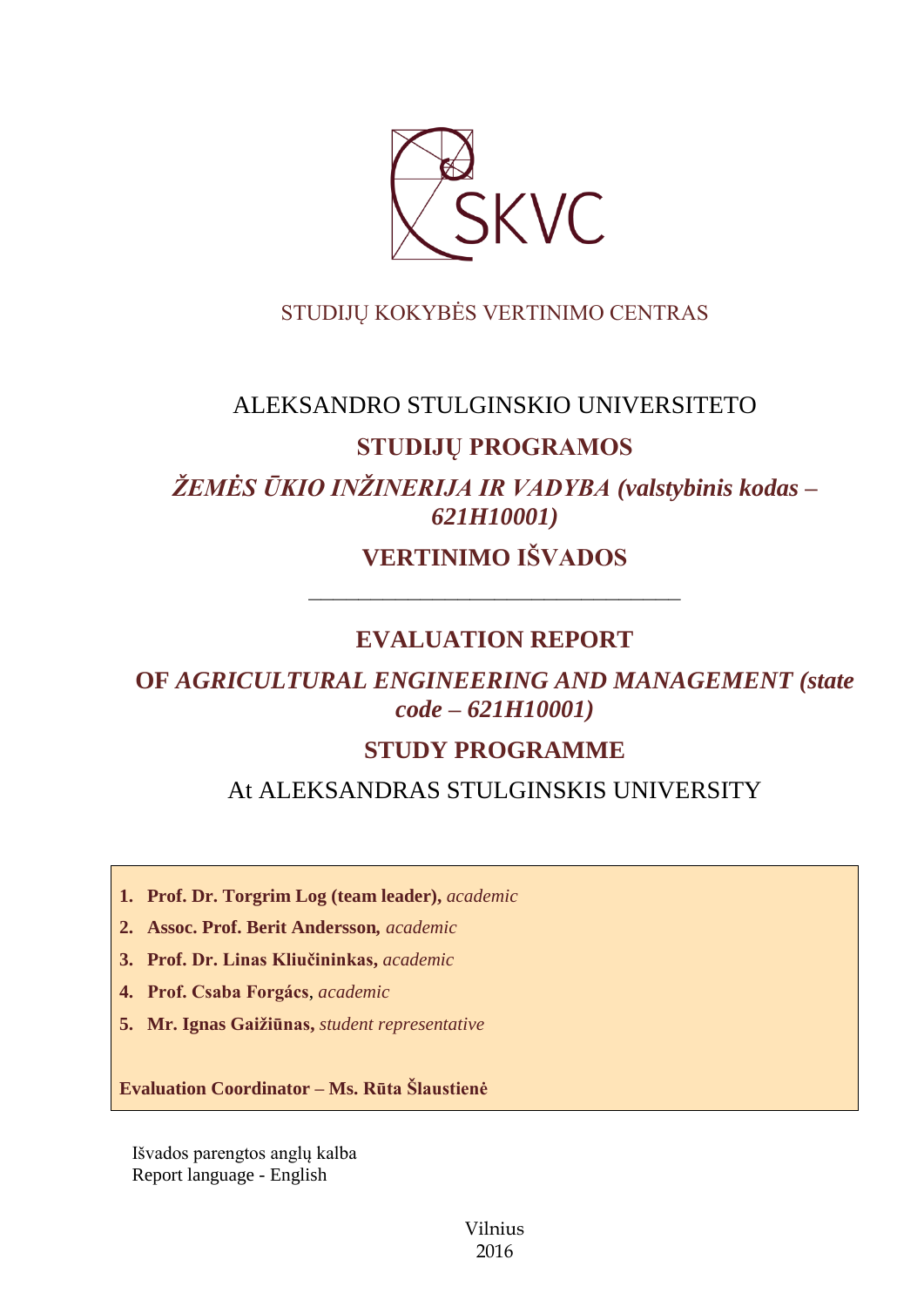# **DUOMENYS APIE ĮVERTINTĄ PROGRAMĄ**

| Studijų programos pavadinimas                           | Žemės ūkio inžinerija ir vadyba  |
|---------------------------------------------------------|----------------------------------|
| Valstybinis kodas                                       | 621H10001                        |
| Studijų sritis                                          | Technologijos mokslai            |
| Studijų kryptis                                         | Bendroji inžinerija              |
| Studijų programos rūšis                                 | Universitetinės studijos         |
| Studijų pakopa                                          | Antroji                          |
| Studijų forma (trukmė metais)                           | Nuolatinė (2)                    |
| Studijų programos apimtis kreditais                     | 120                              |
| Suteikiamas laipsnis ir (ar) profesinė<br>kvalifikacija | Bendrosios inžinerijos magistras |
| Studijų programos įregistravimo data                    | 1997 m. gegužės 16 d.            |

# **INFORMATION ON EVALUATED STUDY PROGRAMME**

–––––––––––––––––––––––––––––––

| Title of the study programme.                          | <b>Agricultural Engineering and</b><br><b>Management</b> |
|--------------------------------------------------------|----------------------------------------------------------|
| State code                                             | 621H10001                                                |
| Study area                                             | <b>Technological Sciences</b>                            |
| Study field                                            | General Engineering                                      |
| Type of the study programme                            | University studies                                       |
| Study cycle                                            | Second                                                   |
| Study mode (length in years)                           | Full-time (2)                                            |
| Volume of the study programme in credits               | 120                                                      |
| Degree and (or) professional qualifications<br>awarded | Master in General Engineering                            |
| Date of registration of the study programme            | 16 May, 1997                                             |

© Studijų kokybės vertinimo centras

The Centre for Quality Assessment in Higher Education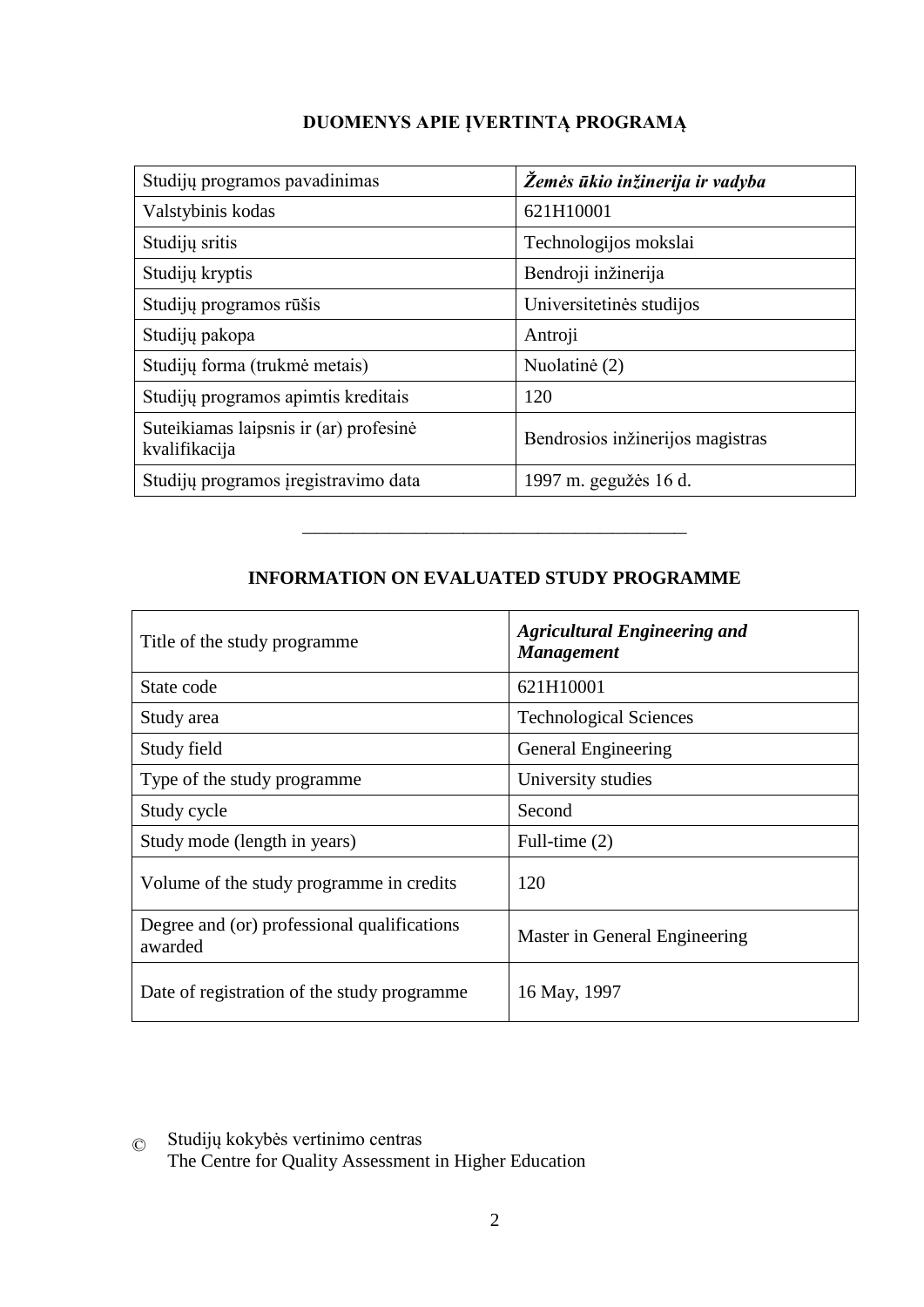# **CONTENTS**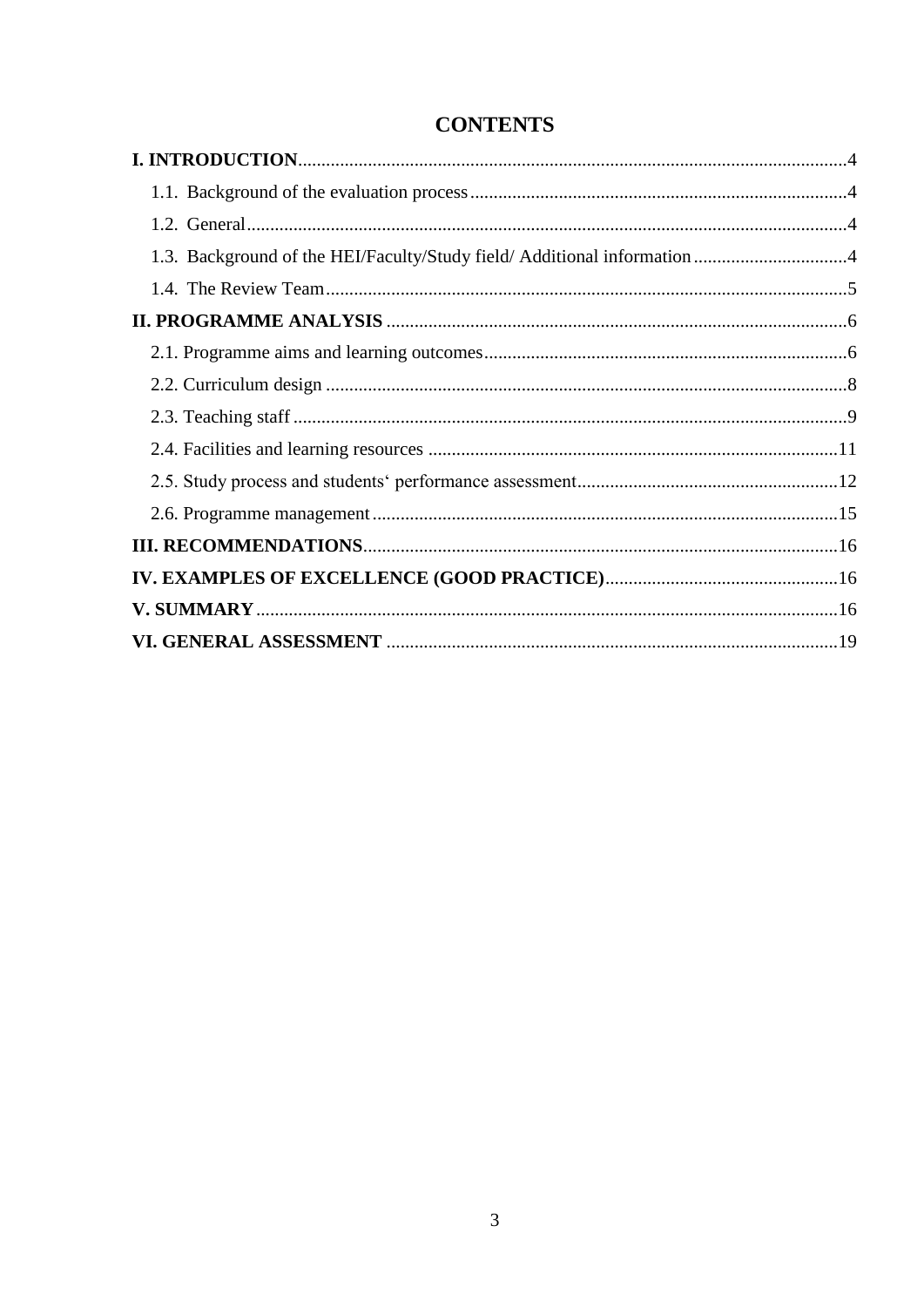### <span id="page-3-1"></span><span id="page-3-0"></span>**I. INTRODUCTION**

## *1.1. Background of the evaluation process*

The evaluation of on-going study programmes is based on the **Methodology for evaluation of Higher Education study programmes**, approved by Order No 1-01-162 of 20 December 2010 of the Director of the Centre for Quality Assessment in Higher Education (hereafter – SKVC).

The evaluation is intended to help higher education institutions to constantly improve their study programmes and to inform the public about the quality of studies.

The evaluation process consists of the main following stages: *1) self-evaluation and selfevaluation report prepared by Higher Education Institution (hereafter – HEI); 2) visit of the review team at the higher education institution; 3) production of the evaluation report by the review team and its publication; 4) follow-up activities.* 

On the basis of external evaluation report of the study programme SKVC takes a decision to accredit the study programme either for 6 years or for 3 years. If the programme evaluation is negative such a programme is not accredited.

The programme is **accredited for 6 years** if all evaluation areas are evaluated as "very good" (4 points) or "good" (3 points).

The programme is **accredited for 3 years** if none of the areas was evaluated as "unsatisfactory" (1 point) and at least one evaluation area was evaluated as "satisfactory" (2 points).

The programme **is not accredited** if at least one of evaluation areas was evaluated as "unsatisfactory" (1 point).

## <span id="page-3-2"></span>*1.2. General*

The Application documentation submitted by the HEI follows the outline recommended by SKVC. Along with the self-evaluation report and annexes, no additional documents have been provided by the HEI before, during and/or after the site-visit.

### <span id="page-3-3"></span>*1.3. Background of the HEI/Faculty/Study field/ Additional information*

The second cycle study programme *Agricultural Engineering and Management* (hereinafter AEM or Study Programme) is implemented at Aleksandras Stulginskis University (hereinafter ASU or University), a state higher education institution having deep roots of traditions in agriculture science and studies. The University was renamed to Aleksandras Stulginskis University in 2011 and then a new University Council and University Rector were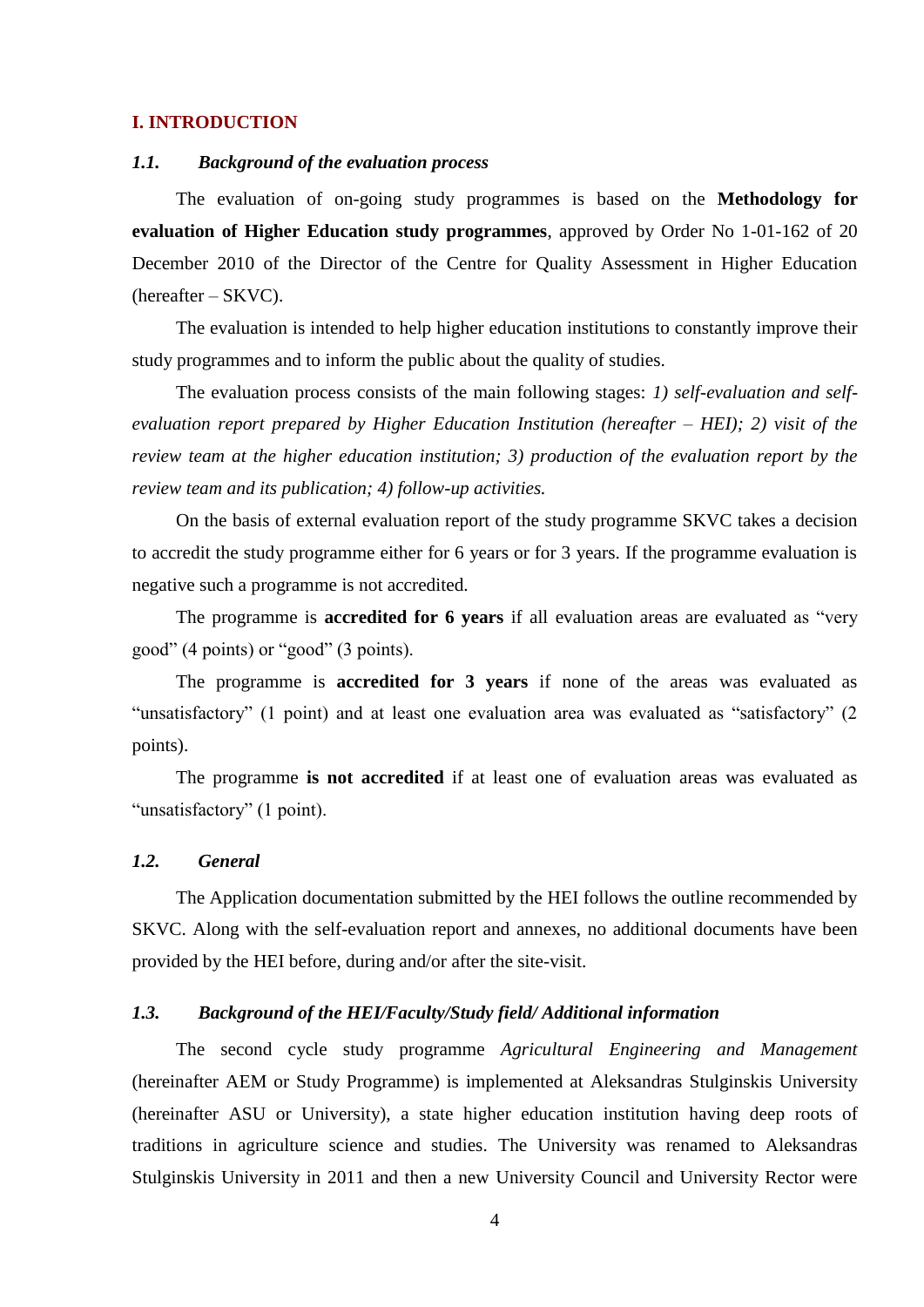elected. The new mission of the University was: *"We, University community, are creating and disseminating scientific knowledge, sincerely striving for safe and healthy food and full-fledged living environment for all people of Lithuania".* Since 2011 University mission and vision were refined, new strategic documents were developed, approved and implemented. "ASU Strategy 2020" goes in line with provisions of the development of higher education in Lithuania.

No question that the 48 running programmes of first and second cycle in biomedical, social and technological sciences demonstrate the important role of ASU at National level. Study programmes are unique in Lithuania because no other university is implementing programmes directly related to the agricultural sector. In 2011 it was supported by a study that training of specialists at higher education level in the field of agriculture should not be reduced, and in some study programmes, due to demand, it should even be increased.

Within the University the Department of Studies is responsible for coordination of the study process, its quality and improvement. Self-assessment report was prepared following the methodology approved by the Centre for Quality Assessment in Higher Education (hereinafter SKVC) and performed by the self-assessment group of 5 people, i.e. 3 employees of ASU, one student and one representative of social stakeholders (employers), which was composed following the Decree of the Dean of the Faculty, No. 63(12-6)-45 of December 2, 2014. The external evaluation of the study programme conducted in the study field of General Engineering was carried out in 2012. The study programme was assessed positively and evaluated by 17 evaluation area points and received conditional accreditation for 3 years.

## <span id="page-4-0"></span>*1.4. The Review Team*

The Review Team was assembled in accordance with the *Expert Selection Procedure*, approved by Order No 1-55 of 19 March 2007 of the Director of the Centre for Quality Assessment in Higher Education, as amended on 11 November 2011. The Review visit to HEI was conducted by the Team on  $11<sup>th</sup>$  May, 2016.

- 1. Prof. dr. Torgrim Log (team leader), Advisor Technical Safety at Statoil ASA, Professor of Technical Safety and Fire Dynamics at Department of Engineering, Stord/Haugesund University College (SHUC), Sweden.
- 2. Assoc. Prof. Berit Andersson, Senior lecturer at Division of Fire Safety Engineering, Lund Institute of Technology, Norway.
- 3. Prof. Csaba Forgács, Professor at the Department of Agricultural Economics and Rural Development, Corvinus University of Budapest, Hungary.
- 5 Kaunas University of Technology, Lithuania. 4. Prof. Dr. Linas Kliučininkas, Head of the Department of Environmental Technology at
- 5. Mr. Ignas Gaižiūnas, 3rd year student of Energy Physics at Faculty of Physics, Vilnius University, Lithuania.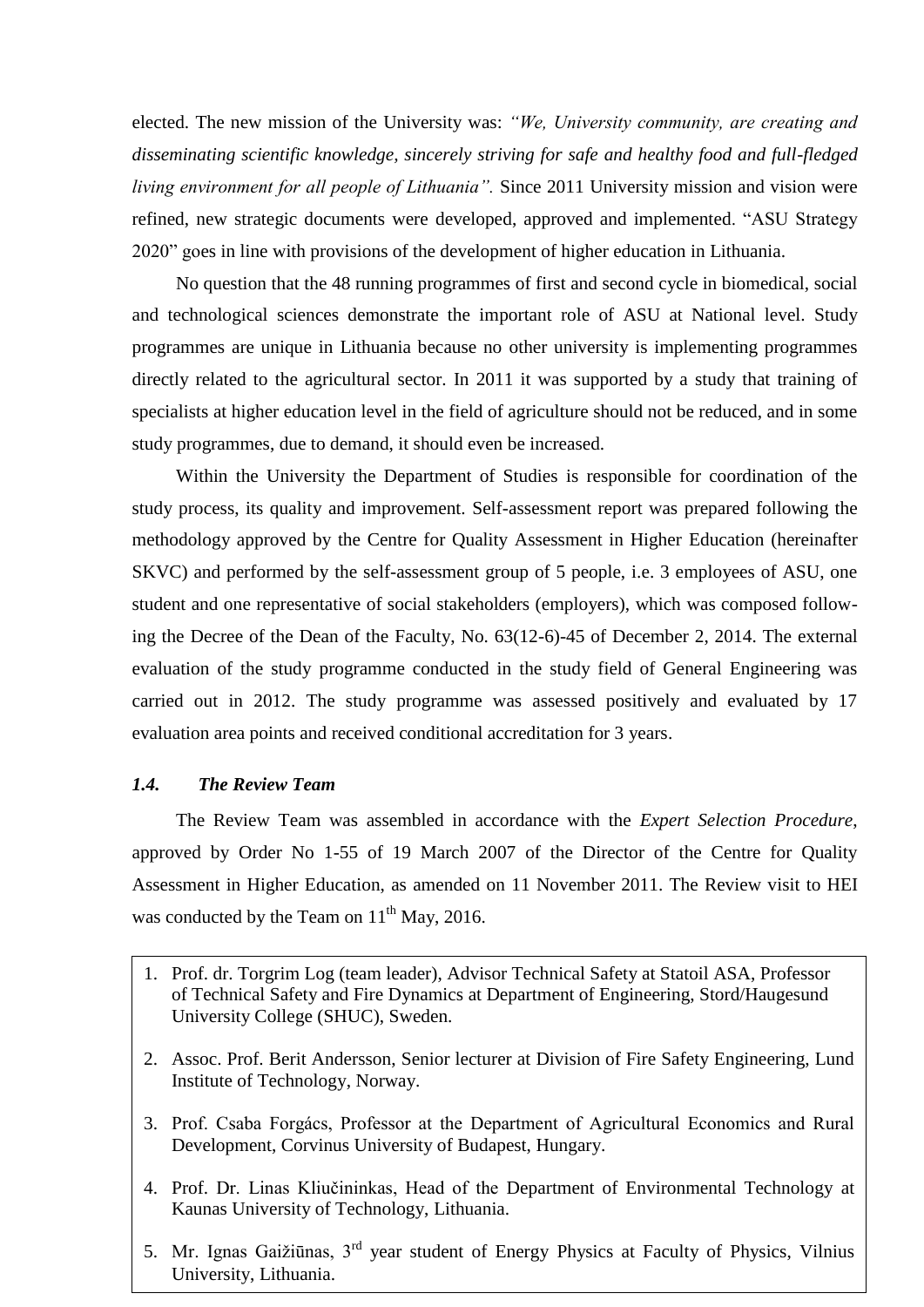### <span id="page-5-0"></span>**II. PROGRAMME ANALYSIS**

### <span id="page-5-1"></span>*2.1. Programme aims and learning outcomes*

The demand for the study programme is based on the Lithuanian National Sustainable Development Strategy (until 2020) providing a necessity to combine interests of environmental protection and social economic development. The demand of the study programme is mainly justified by the analysis of trends of technology development, the needs of labor market and students. Implementation of innovative technologies requires specialists of high qualifications.

Globalization also challenges graduates to improve competences. Employers gave feedback to University on their need for specialists having competences wider than just technical ones, e.g. management competences as well. Trends in labor market show that "*employers confer priority to universal, technologically advanced and flexible workers*".

The aim of the study programme is to provide future Masters with knowledge of the study field of General Engineering extended by management and abilities to use knowledge and competences autonomously and creatively in research and creative work. Graduates are intended to deal with research activity, requiring appropriate qualification (including doctoral studies), creative or any other professional activity in different field of engineering management. Skills needed for these activities are directly connected with the learning outcomes of the study programme. The study programme meets requirements established in the National Qualification Framework and the Descriptor of the General Requirements for Master Study Programmes and is also based on the provisions of Dublin descriptors. The learning outcomes of the study programme have been formulated in cooperation with specialists from the Ministry of Agriculture of the Republic of Lithuania, Lithuanian Agricultural Advisory Service, AB "Lytagra".

Learning outcomes are achieved by the study subjects that build up knowledge and abilities which are needed to identify and understand specialized scientific problems. Learning outcomes of the studies reveal peculiarities of the field of general engineering combined with managerial knowledge and abilities implementing progressive technologies integrating engineering, safety, environmental engineering and management.

Connections of learning outcomes of the study programme with those of its study subjects, as well as methods of studies and evaluation of students' achievements, are developed in a transparent way. Links between outcomes as knowledge and awareness, research abilities, special- , social- and personal abilities described clearly, however, the same connections are not developed in case of some of the subjects, e.g. 'Reliability of mechanical and energy systems'

6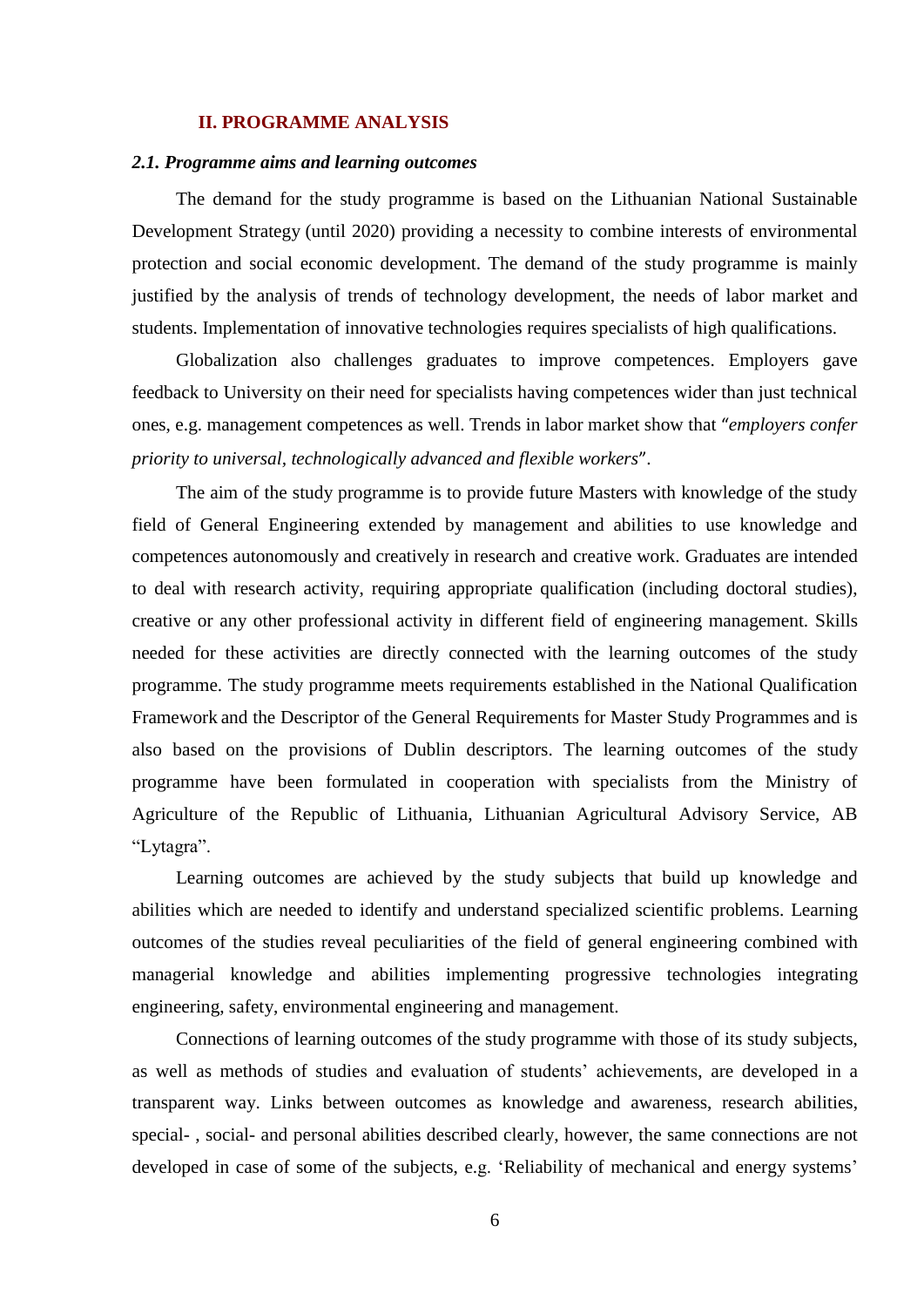(A8.1, page 59) or 'Biomass production engineering' (A8.1, page 77).

Study programme and its results are subject to review on a yearly basis taking into account changes in labor market, after external self-assessment or after changes in requirements of legal acts or provisions in studies' organisation in the University. Following previous assessment of the study programme, learning outcomes were revised in 2013. After discussions and consultations with stakeholders, the Programme Committee has taken responsibility and updated the study quality assurance system. Based on suggestions made by previous assessment team the following actions have been taken: changes took place by introducing new study subjects, increasing the level of statistical methods used, new topics were implemented in two subjects, alternative study subjects were offered enabling formation of competences directly related to Master' thesis and practical activities.

It is the fact that agricultural and engineering studies are not popular amongst the students, that has to be kept in mind by the Faculty leadership.

There is a need to review the aims and learning outcomes of the study programme according to newly developed and approved Description of Engineering Studies' Directions. In addition, there is a need for constant review of study subjects and the more active use of modern teaching methods. The stakeholders underlined the need of marketing and sales' skills of students and added that study program should be prepared to include more management courses/education on a wider basis as communication, public presentation and entrepreneurship. The alumni claimed they were solving many problems during their work, but had not had any teaching in creative problem solving techniques during their studies.

The aim of the study programme is defined as to provide future Masters with knowledge of the study field of General Engineering and abilities to autonomously and creatively apply it in research and creative work. The possible areas of graduates' activities are clear; skills required for these activities are in close connections with the learning outcomes which can be achieved by learning the study subjects. Technologically advanced and multi-skilled graduates are demanded in labor market and the programme covers such market needs. Programme aims and learning outcomes are well defined, clear and publicly accessible and based on the academic and/or professional requirements and are consistent with the type and level of studies. Since last accreditation the title of the programme has become more consistent with curriculum (the previous title was Agricultural Mechanical Engineering). However, it is suggested to develop a new marketing concept and apply further marketing policies and actions to make the study programme more attractive for Master and foreign students.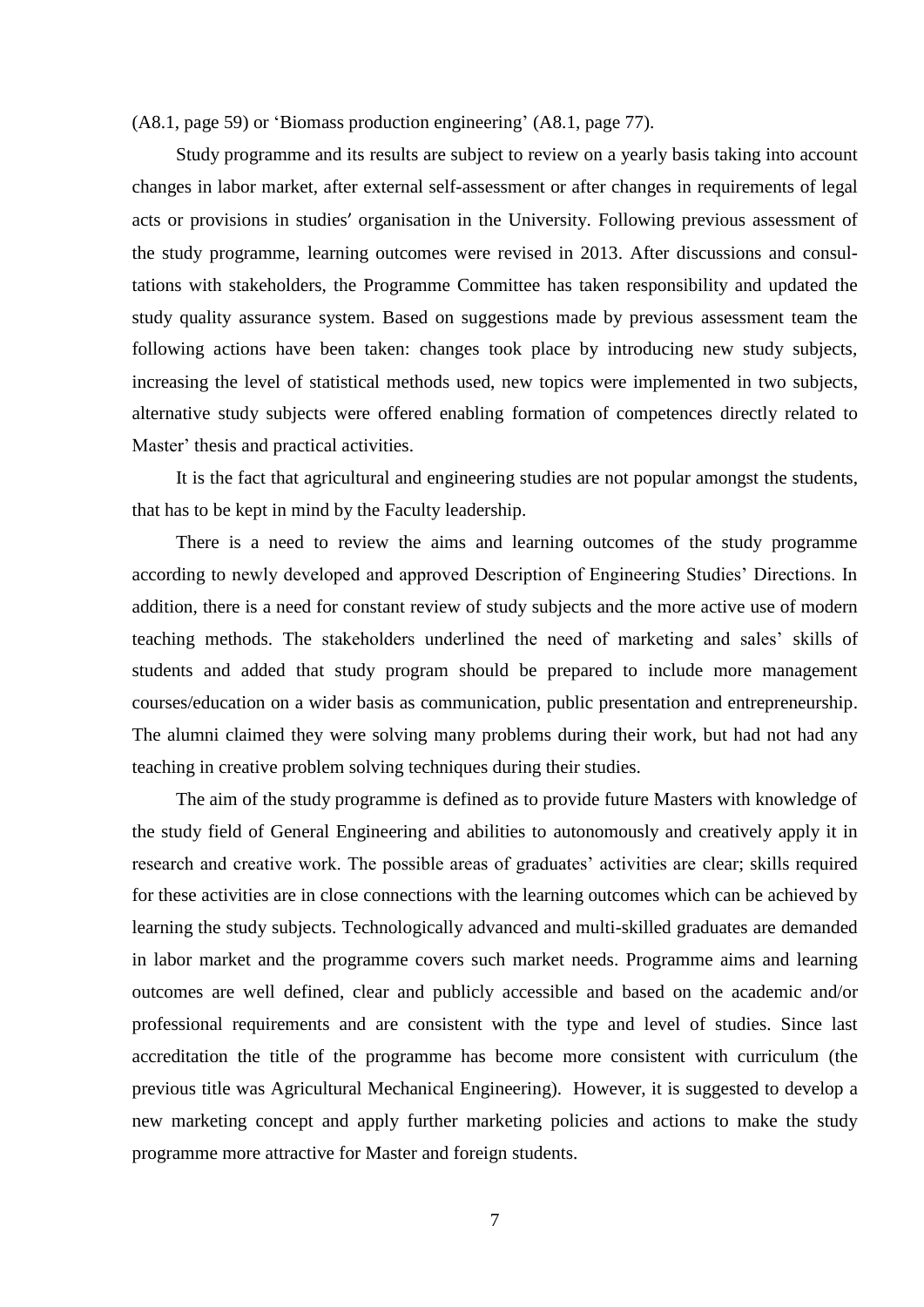#### <span id="page-7-0"></span>*2.2. Curriculum design*

The volume of the study programme AEM is 120 ECTS credits, i.e. 3200 hours. The duration of the study programme is 2 years or 4 semesters. Study programme AEM meets legal requirements for both programme and staff structure. The logic of connections among groups of study subjects and their sequence is based on the following principles:

1. Studies deal with application of research methodology, measurement, statistics and modelling methods in engineering using them during scientific research and working on Master's paper;

2. Study subjects create a system of integrated knowledge of management and forecast of a human factor and its environmental parameters;

3. Applied knowledge allow student to make integrated solutions.

The curriculum of the study programme was changed since the last accreditation. Based on the suggestions from the previous assessment, study subjects in management (mostly in the group of alternative study subjects) were updated (TQM, Environmental engineering and management and Business project management). But, according to the Review Team, still there is a need to consider launching a new subject of "Agribusiness management" creating a framework of management education in the curriculum.

The current structure of the study programme is in line with the outcomes of study programme and comprises innovative and problem based study approach. Different working methods (for example situations, case studies and practical activities) provide preparedness for practical work and doctoral studies. The aims of the study programme for each semester is clearly designed. There is a mechanism to improve the content of the subject if such a demand occurs. Yearly meetings with the students reveal such problems. During the meeting with the members of the evaluation group, students expressed need for more teaching on management. Following the discussion with relevant teacher the project management was integrated into curriculum. To improve skills and knowledge of students, different tools are used: team (group) work, case studies, PowerPoint presentations and discussions, public presentations and discussions, analysis of scientific papers. Students have to produce research paper and present it during the annual University conference.

AEM meets legal requirements for both study programme and Descriptor of the General Requirements for Second Level Study Programmes, the Law on Science and Studies of RL. Subjects are scheduled by semester evenly; their content is in line with the level of studies. Methods used are appropriate to achieve, and the program is sufficient to ensure the learning outcomes. Alternative study subjects enable students to further develop competences directly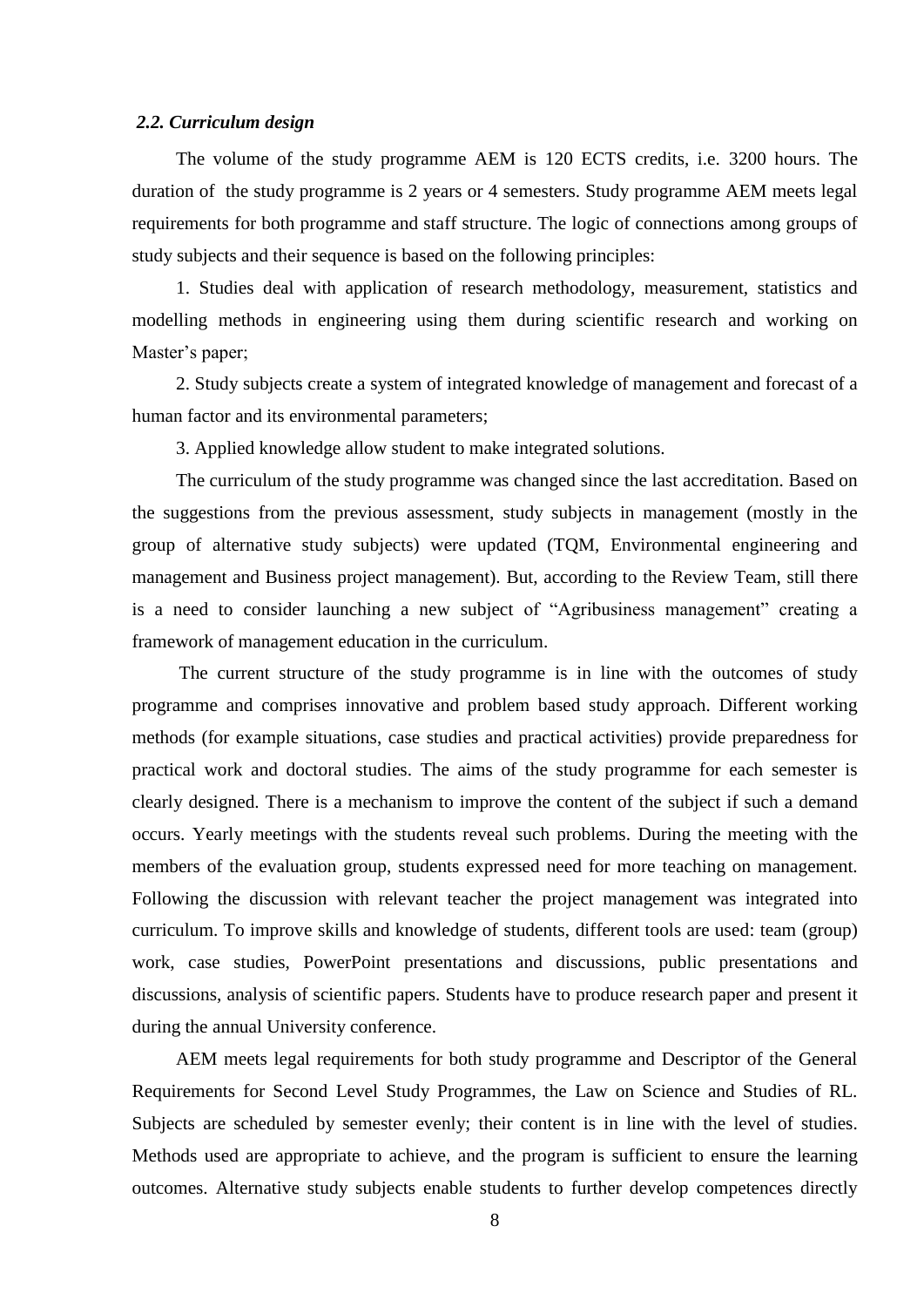related to Master' Thesis and practical activity. Results of latest research are integrated into subject content. However, attention should be paid to consider the reallocation of contact hours enabling students to improve missing skill. Review Team suggests considering launching a separate subject of "Agribusiness management".

#### <span id="page-8-0"></span>*2.3. Teaching staff*

As many as 14 teachers are involved in delivering study subjects of AEM. Data of teachers employed in the study programme, as well as CV's of coordinating teachers of the study subjects, were available for the Review Team. Practically, all teachers are well qualified having long experience both in research and pedagogical fields; several of them have practical work experience. 4 professors, 9 associate professors and one lecturer with doctor's scientific degree deliver core and alternative study subjects. Study programme also employs other teachers helping with laboratory works and practical classes. 93 % of teachers employed in the study programme are working full-time. At the same time teachers are also involved in teaching in other study programmes; only part of their teaching time is connected with AEM. Evaluation team was convinced that staff meets legal requirements.

The Self Evaluation Report (SER) gives a clear picture on teachers' time capacity allocated for different fields: a. pedagogical work, b. methodological work, c. scientific work and d. personal qualification improvement and organizational work. Roughly half of the lecturing load is provided by the associate professors, 16 % by lecturers and the rest by full professors. Average age of the teacher is 46,7 years; it decreased by 4,3 years in the period of 2011-2015. It can be concluded that teaching staff has rejuvenated; the composition of teachers reflects good capacities in teaching, research and pedagogical work. The teaching is based on research, thus, providing agricultural engineering and management studies with newest developments in this field. Both qualifications and number of the teaching staff are adequate to ensure learning outcomes. The Methodology of Financing State Universities of Lithuania proposes the norm of 12:1 students-teacher ratio in the study field of technology, however, in case of AEM "the ratio of students to academic teachers is 1,5 for the whole degree programme". This figure should be carefully used as teachers are involved in several study programmes.

According to the national requirements, teachers for all positions are attested on a competitive basis. Based on their pedagogical, methodological and scientific work teachers are attested every 5 years. In order to meet University needs teachers are motivated to increase qualification and personal development. The teachers involved in the study programme have pedagogical experience from 5 to 36 years (20,9 years on average). Teaching staff can ensure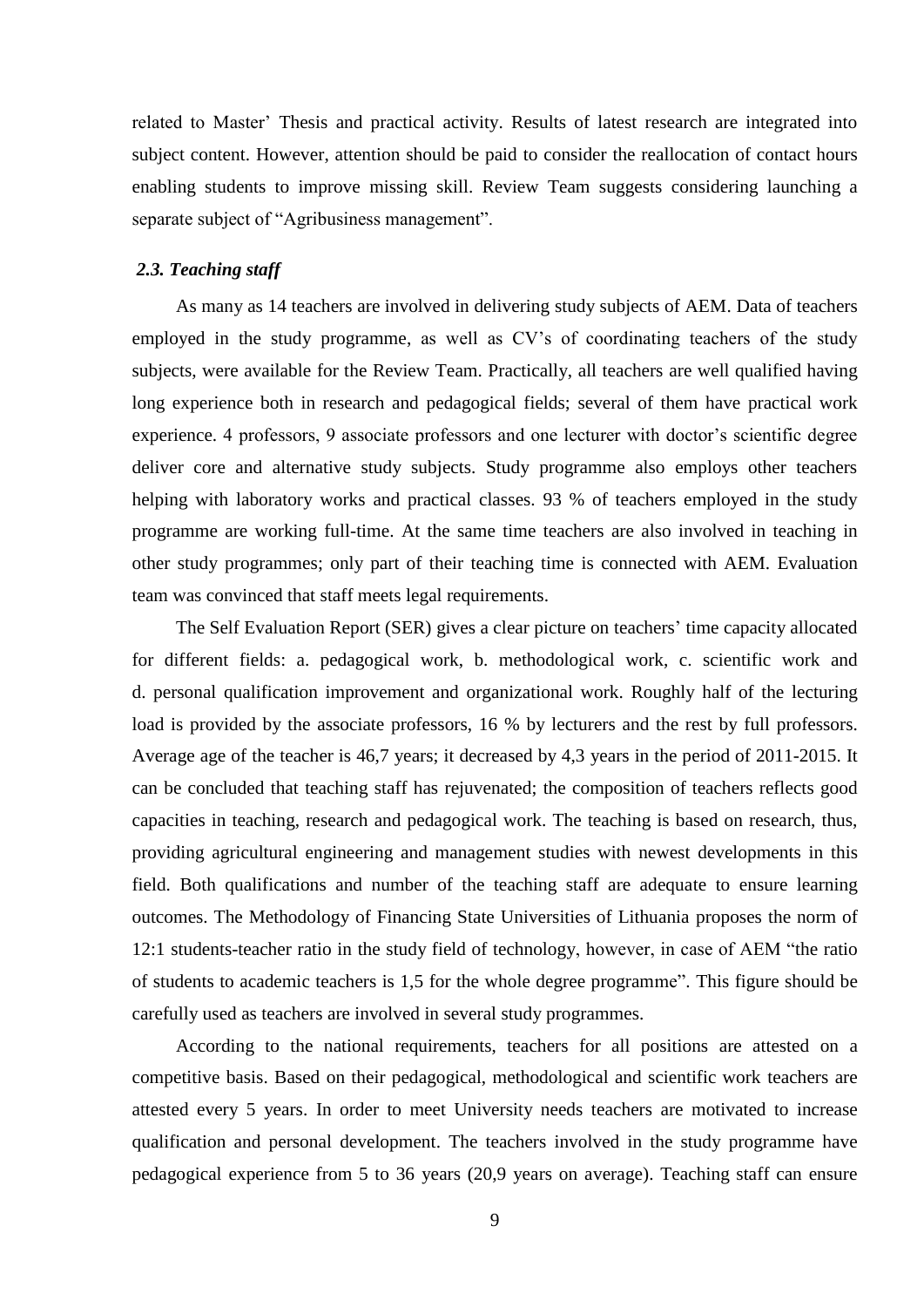smooth study process and provide high level education.

The previous assessment note recommended that the proportion of teacher's time spent in pedagogical activity should be decreased. Faculty leadership took the suggestion seriously and reduced contact hours for first and second cycle studies from the study year 2015-2016. Due to the fact that many students have jobs teachers are flexible and during working days, consultancy is provided in the evenings. Company people are also involved in teaching of certain topics.

Teachers to meet the requirements actively participate in conferences and write articles in research journals. Total number of 217 (average 15,5 per teacher) attendances in conferences and 159 (average 11,9 per teacher) articles of science popularization were published during the analyzed period. Teachers are actively encouraged to participate in international conferences organized abroad. There is a list of EU 6FP and 7FP projects described in SER where scientists of the Study Programme have been involved in research related to Study Programme profile. It was, however, mentioned by the teachers that more time was needed in research to generate new material for teaching. Scientific activity of study programme teachers improved significantly since previous accreditation (2010-2014).

Teachers dedicated significant contribution to organizing scientific conferences. Some half of the teachers actively involved in international and national scientific organizations. Representation of Faculty is also significant in different committees within ASU (University, Senate, Faculty, Studies and Assessment of Student research works).

Concerning increasing quality assurance, the Review Team got a feedback from teachers mentioning that round table discussion is organized with students to talk about experience e.g. on teaching methods and teacher behavior. If any problem is raised by students teachers and leadership try to find acceptable solution to the problem. It was confirmed by the students that several issues were solved right away. For thesis writing students can choose advisor but after consultation students can change their mind.

Generally, teachers have strong research activities related to study programme and having long term pedagogical experience. Teachers are well qualified and staff composition is adequate to ensure learning outcomes having low level of turnover. On average teachers are deeply involved in attending international scientific conferences, however, differences between teachers can be observed in research and international activities. Connections between staff and students are good. Scientific activity of teachers improved significantly since previous accreditation (2010-2014).

The issue of teaching and doing research abroad for a longer period is still a field where teachers have to make progress. Teachers should be encouraged to participate in mobility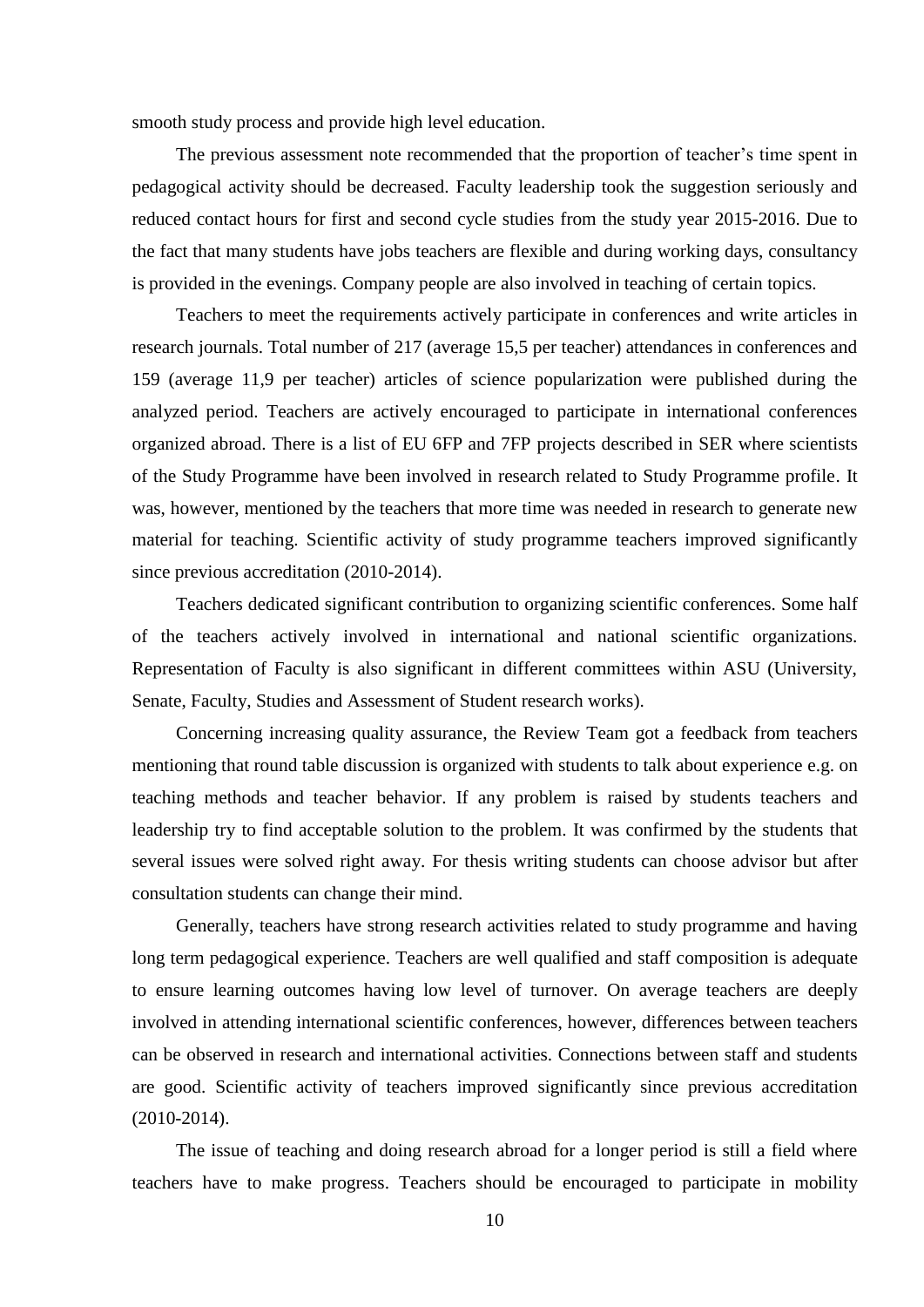programmes with provision made for longer visits (3 to 6 months). 4 out of 9 teachers attending the meeting with the team were involved in EARSMUS mobility. However, at this time there is no direct mechanism to encourage teachers to participate in long-lasting visits, as there is a formal requirement to have mobility visits at least two weeks in duration over five-year period, otherwise it is the interest of teachers to be more internationalized to help their own personal development.

Encouragement of teachers to improve foreign language knowledge and skills should be a continuous task both for leadership and the individuals themselves. At the same time staff needs to make efforts to be more involved in teaching abroad. Composition of teachers reflects very strong capacity but still there is a need to plan having new young people involved in the study programme.

#### <span id="page-10-0"></span>*2.4. Facilities and learning resources*

Faculty of Agricultural Engineering and its premises in Buildings 2, 3, 8 and Technology Safety Laboratory (TSL) are used to implement the teaching process in the form of lectures, seminars, practical classes and laboratory work. Altogether 20 rooms and 88 computerized work places offer space for teaching. Rooms are equipped with computers and software and, part of them, with video facilities as well and meeting employees' safety and hygiene norms. Concerning software student can use Microsoft Office, STATISTICA, MathLAB, MathCAD, CADS Planner, SIMULINK etc. Internet access is provided across the University hostels (Eudoroam). In total, as many as 866 workplaces are available for students. In previous years renovation took place. For increasing efficiency of energy consumption, significant amount of money was invested in Building 2. Majority of classrooms have been renovated. At the same time 38 laboratories were established or modernized part of them are used for AEM study programme.

ASU library offers more than 30 thousand copies of learning materials available for students. Database of the library is continuously updated, readers can access to eLABAa database of Lithuania containing full text documents and various foreign resources. Two Readers' Departments and 5 Reading Rooms provide services to readers in University Central Building and Building 3. Such important databases are available for studying and doing research as MEDLINE, Oxford Journals, Science Direct, Springer Link, Wiley InterScience etc. The students have a possibility to borrow editions from reading rooms for an evening or the weekend. University library cooperates with faculties, institutes, teacher of study subjects when ordering needed literature for research and studies.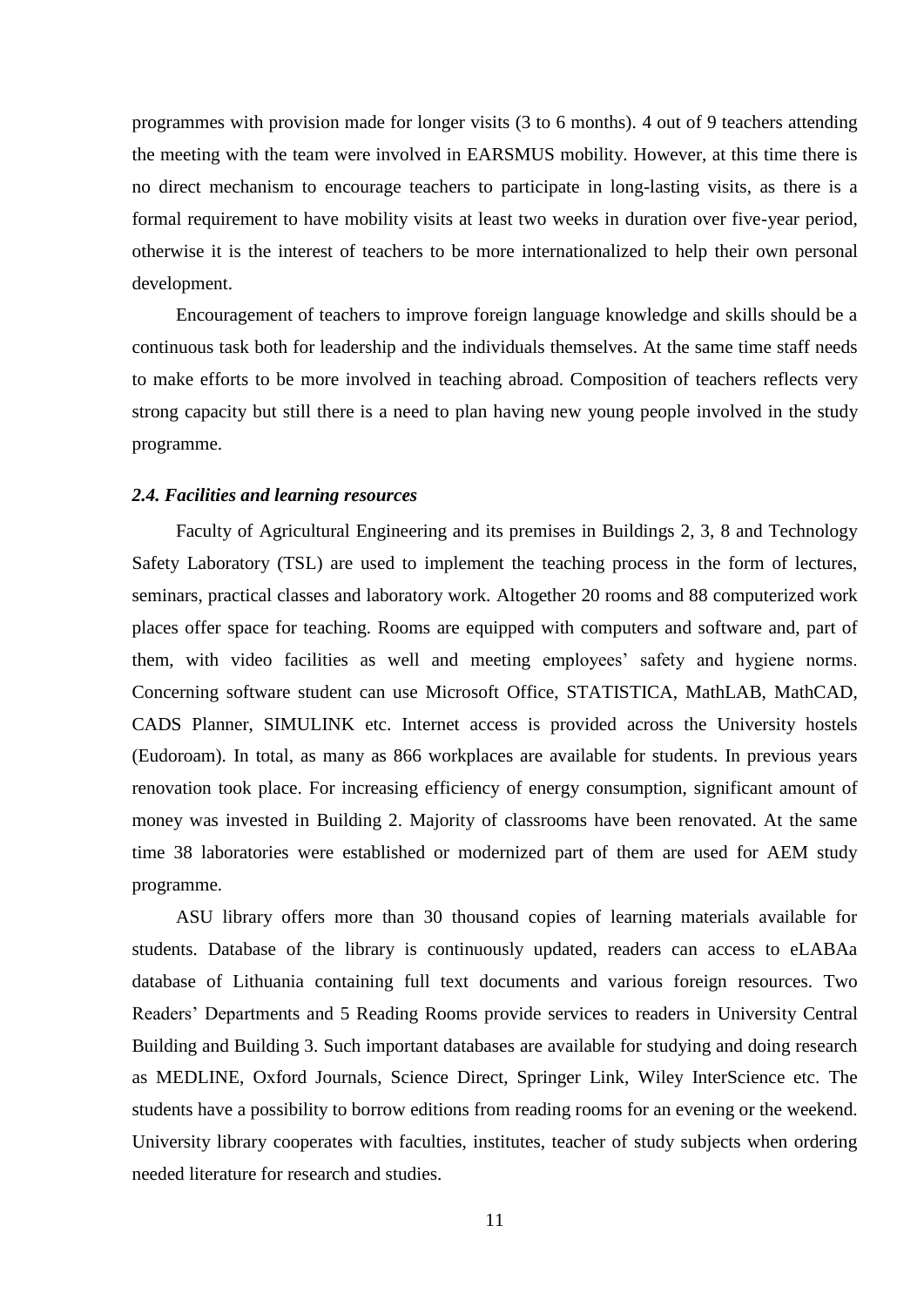Student and Staff of AEM study programme have excellent facilities for teaching, research and studying as well. ASU library has good resources concerning books, journals, other printed publications as well as access to important databases. Modern equipment is used in study process and research activities. Internet is available across university hostels. Renovation and investment have significantly increased the service level for teaching and Lab work. Classrooms are well equipped, teaching software supply is at high level and adequate to study programme needs. ASU Library has access to major databases and invested significant budget for buying journals and books. Library service facilities are good offering self and e-services.

However, it is an issue that students' interest in using available resources is insufficient. Faculty has to explore what are the reasons behind it, how to make a shift towards good development. At the same time, it is also needed to increase learning resources of the latest issue of books and journals. Getting work based experience helps students to have a more smooth transition from training to world of work that could be supported by improving arrangements for practical placement of students.

### <span id="page-11-0"></span>*2.5. Study process and students' performance assessment*

The admission requirements to the Aleksandras Stulginskis University are clear and well founded. The admission to study programme is based on competitive score. Competitive score is calculated using formula provided in SER and also available at ASU website. ASU is providing opportunities for students from colleges with similar study profile and students from universities with different study profile to study at this master programme after yearlong "bridging" courses. As the students admitted to this study programme come from very different background education supplementary courses are valuable. The University has a stable amount of students admitted to the study programme every year.

The studies are two year long. Each year is divided into autumn and spring semesters. In SER it is stated that students study according to time table confirmed by Dean, and which cannot be changed during semester. However, it was learned that time table is actually quite flexible and students together with teachers change time table to fit their needs. Until recently studies of this study programme were organized in a traditional manner. Starting study year 2015 ASU implemented a new way of carrying out study process. Now, students instead of continuous semester studying cycles, have two weeks long intensive study periods. This practice seems to be well founded and appreciated by the students as majority of them are working. It allows students to cope with their work and studies at the same time. It is appreciable that ASU is in constant search of the best way to organize studies. The review team learned that part-time studies would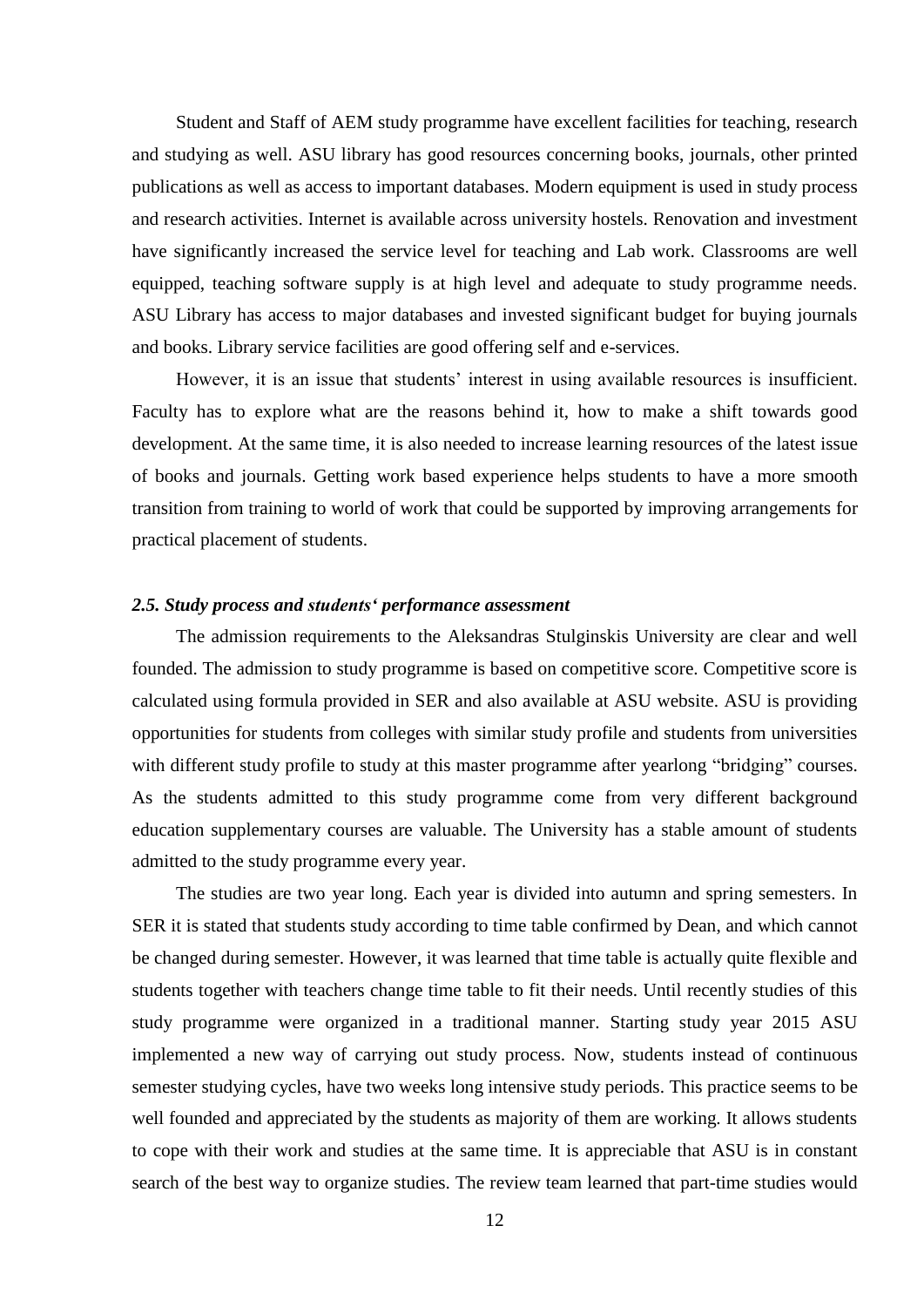be appreciated by the students as well. It is positive that some lectures are being held at enterprises and social partners are invited to read lectures at ASU as well as at their enterprises. There is a good electronic environment used in the study process and majority of the teaching staff are using it. There is an electronic environment used by the University to quickly and efficiently provide students with relevant study material. The duration of exam session is determined by the study subjects and all compulsory assignments of a particular study subject must be presented before session.

Surveys about study subjects are carried out at the end of every semester. Results of these surveys are analyzed and actions are taken. In addition to this discussion of teachers, students and administration are being held in middle of semester in order to learn about teaching methods, content and to receive suggestion on how to improve teaching process. Some teachers collect feedback on their own initiatives during the study semester. Overall, there seems to be a good system of receiving student feedback and implementing changes according to it in this study programme.

Students of the study programme participate in scientific activities. Students must participate in conferences and present at least one publication. This is a commendable practice. Students have publications as co-authors with teachers and there are other possible scientific activities. Whenever it is possible students are employed as laboratory assistants. It seems to be quite good base for developing students professional and scientific skills. There is also some cultural and sports activities cultivated in ASU.

The University has International Relations Office responsible for informing students about mobility possibilities. Is must be noted that ASU has international ties with 82 other institutions across the Europe. There is uncertainty regarding the number of students participating in Erasmus as only numbers on faculty level, but not the study programme, are given. During the visit it was learned that students abstain from using mobility programs. The reasons are incompatibility with their work and lacking students' English skills. During the visit the review team also met with some students having studied abroad for some time during their studies. Those students had a very good opinion about mobility programs and the experience gained from them. Social partners also expressed the need for students to see practices implemented in other countries besides Lithuania. As majority of the students are working there could be put some consideration in establishing short term foreign exchanges. An effort should be put in improving students' English level as well.

The University uses various channels for information distribution. ASU also organizes "Career Days" to provide students with career perspectives. Students and social partners are also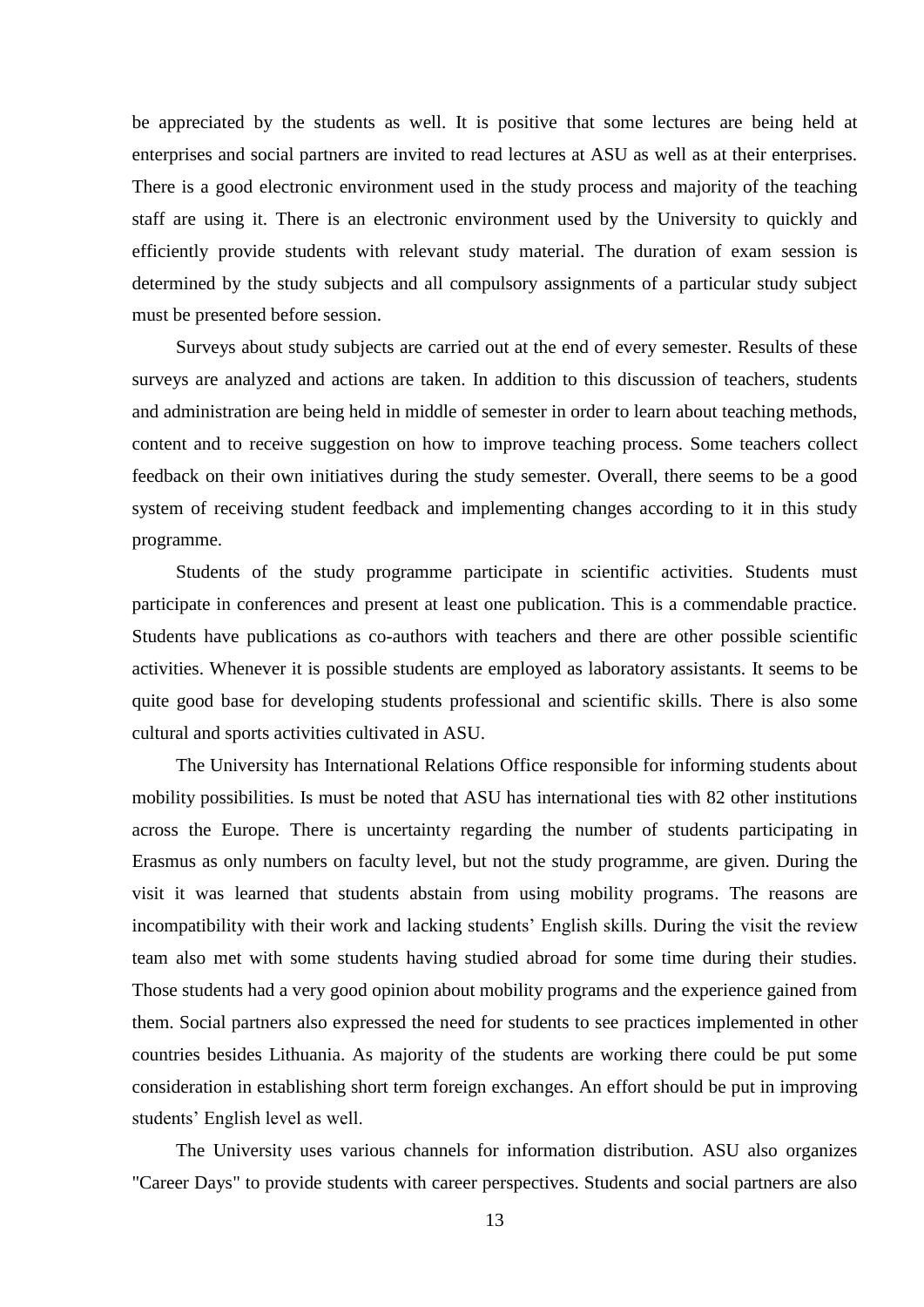content with the events held at ASU where students are able to get contacts with their possible future employees. Teaching staff is also flexible in providing cousultations for students. There is a system developed regarding financial support of the students. Students are eligible for many different forms of social support. There are scholarships for good learning outcomes provided by ASU, memorial scholarships provided by social partners and also one-off scholarships awarded to students who reached good result in scientific, cultural or other activities. It is stated in SER scholarships provided by ASU are given to students with average score above 8 and ranges from 37 to 145 EUR. However, during the visit to ASU it was learned that to receive scholarship average score must be at least above 9. The size of scholarship is of average size in Lithuania. There is a lack of information on how many students of the study programme receive such scholarships. It has to be noted that ASU also provides financial support for orphans and students with disabilities.

Evaluation system of particular study subject is clearly described in that study subject descriptions. Students have easy and good access to them and the evaluation system is always presented by teacher during first lecture of a particular subject. Main assessment method used is cumulative score consisting from tasks or test performed during the semester and examination. The students are able to choose the topic of the master thesis according to their needs and the expertise area of the teaching staff. Not unusual practice is for employees to suggest topics for students as well. Topics of master thesis are related to the study programme. The master thesis is evaluated in a commission formed by Rectors' order. Chairman of this commission is always not ASU teacher. Final result of the master thesis is average of evaluation of every commission member.

There seems to be some social partners indicated as possible employers of the programmes graduates. From meeting with social partners it was learned that graduates of this study programme are usually employed as salesman and not as engineers. However, Review team found this note of social partners as a short term issue which does not have to be taken into account to be focused in long term. In SER (page 27) there is given a sort of analysis on the employability of the programmes graduates. From given numbers it is difficult see a situation regarding how many of the graduates are unemployed and how many are employed outside the agricultural field. It is positive to see that ASU uses nationwide system to monitor their graduates' career path as well as their own system.

It is suggested to make efforts for creating new ways to improve student mobility and considerations should be made on how to improve language skills of students.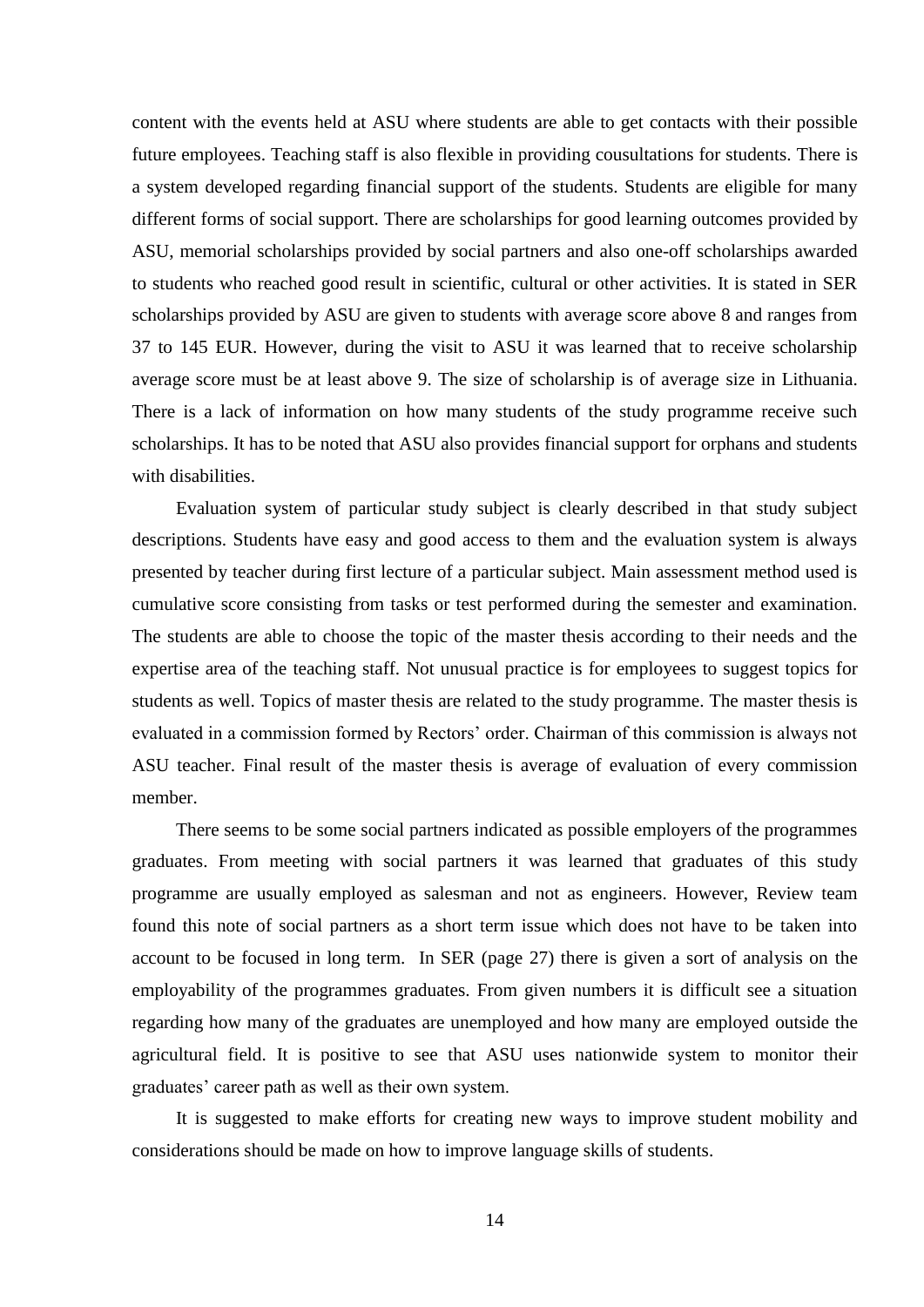#### <span id="page-14-0"></span>*2.6. Programme management*

The Faculty administrator is responsible for organization of studies, administration of students' work and their achievements and carries out tasks from admission of entrants' documents, through registration of students to studies, devising of timetables of classes, consultations and examinations, accumulation etc. till finalization of graduation. Structure of management is clearly described in Figure 2.4. (SER, p. 28) indicating the division of labor between Faculty Council and Faculty Administration. Faculty Council has student representative among its members who can initiate meeting at Dean's office on study quality related issues and opinions about experience of separate study subjects, organization of study process. Committee of Study Program is responsible for monitoring the programme and organizing a review of learning outcomes, revision of list of study subjects, for evaluating competences, study subject descriptions, detailed content and plan and cooperate with people in the study process. In the Committee besides teachers' one student and one stakeholders' representative also work as members. Decisions in the Committee are made on collegial basis. Members working in groups analyze outcomes, prepare project for improvement, submit proposal for further improvement to the Council and approve them based on majority votes. Proposals and suggestions are also discussed by the Study and Science Commission of the Faculty Council.

In the focus of internal quality assessment is the quality so the feedback of students, graduates, employers on the formation of graduates' abilities in the study programme receives considerable attention. The process of administration and internal quality assurance is outlined in the University Statute and the Description of Internal Quality Assurance at ASU. Study subject descriptions are approved for the period of two years and revised and improved accordingly. Partial assessment can be made in every year following the spring semester. Systematic assessment and self-assessment are conducted in accordance with the methodology developed by SKVC. Changes affecting formal requirements are first discussed with students in department meetings and finally on Faculty Council meeting. Teachers are also involved in changing quality assurance by making notes, proposals and being involved in discussion. Computer dataset including 7 major sections, starting from admission to graduates' contact information, supports quality issues as well as monitoring. Respect to internationalization is also given. Student's representatives are involved in the whole line of quality assurance as Faculty Council, Teachers' Attestation Commission, Committee meeting at Dean's office and Study Quality expert Group. The university also pays attention to get latest information on labor market needs and incorporate it into quality assurance process.

ASU and AEM study program as well have a comprehensive system of monitoring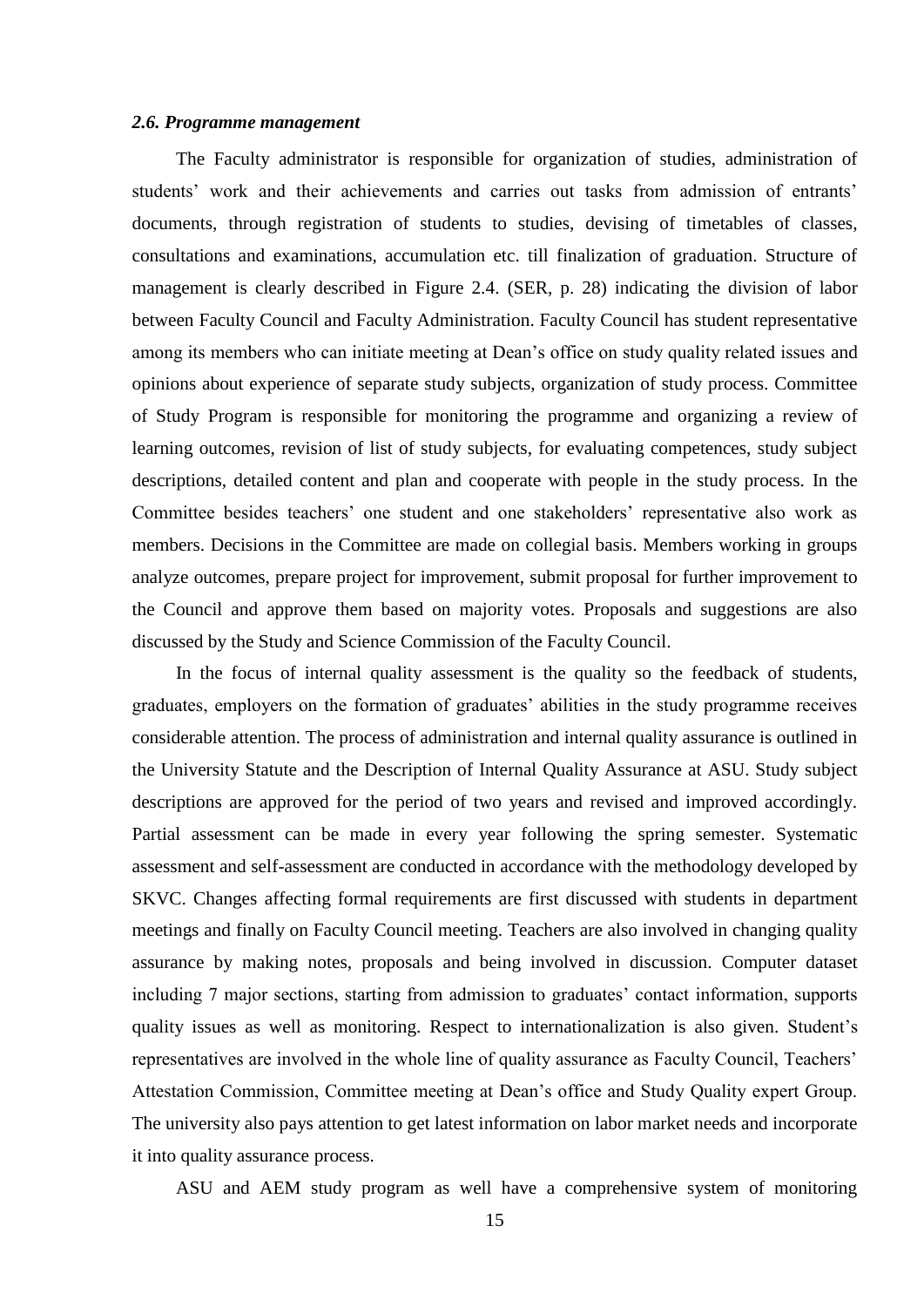students' study process starting from admission, through taking courses and finishing studies with Master theses. Responsibilities in decision making and monitoring have been described clearly. The internal quality assurance system is described and students have possibilities to follow quality control and making notes and proposals when appropriate. The system receives notes and feedback on quality related issues both from students' and teachers' side. There are committees and meetings where any raised issue can be discussed and closed by a collegial decision. Increasing number of data sources makes internal quality assurance system more effective. The basis of providing an effective and efficient internal quality assurance measures is given, however, its content should be strengthened. It looks like there is a need for continuous improvement of subject descriptions as well as study material renewal in spite of the fact that teachers have tight schedule.

#### <span id="page-15-0"></span>**III. RECOMMENDATIONS**

1. Although, the management aspects have been developed by integrating it into subjects, however, it is suggested to consider launching a separate subject with a title "Agribusiness management" giving the frame for improving competences of students in management fields.

2. The number of study subjects taught in foreign languages should be increased to encourage receiving more in-coming international students.

3. Faculty leadership has to focus on including more experts from practice into teaching process and having more young people in teaching staff.

4. Efforts should be made to further strengthening internationalization of both research and teaching activities.

5. It is suggested to have students more involved in assessment of study subjects and stakeholders in evaluating the process of further improvement of feedback system.

### <span id="page-15-1"></span>**IV. EXAMPLES OF EXCELLENCE (GOOD PRACTICE)**

1. Both university and faculty leadership follow a clear and open minded policy to figure out new trends and future challenges.

2. During last years big investments have been made to improve facilities providing good working conditions in laboratory work and in library services resulting in very good facilities and learning resources.

3. Teacher and student relationship is characterized by students as very effective and the level of cooperation with social partners is an example of excellence.

## <span id="page-15-2"></span>**V. SUMMARY**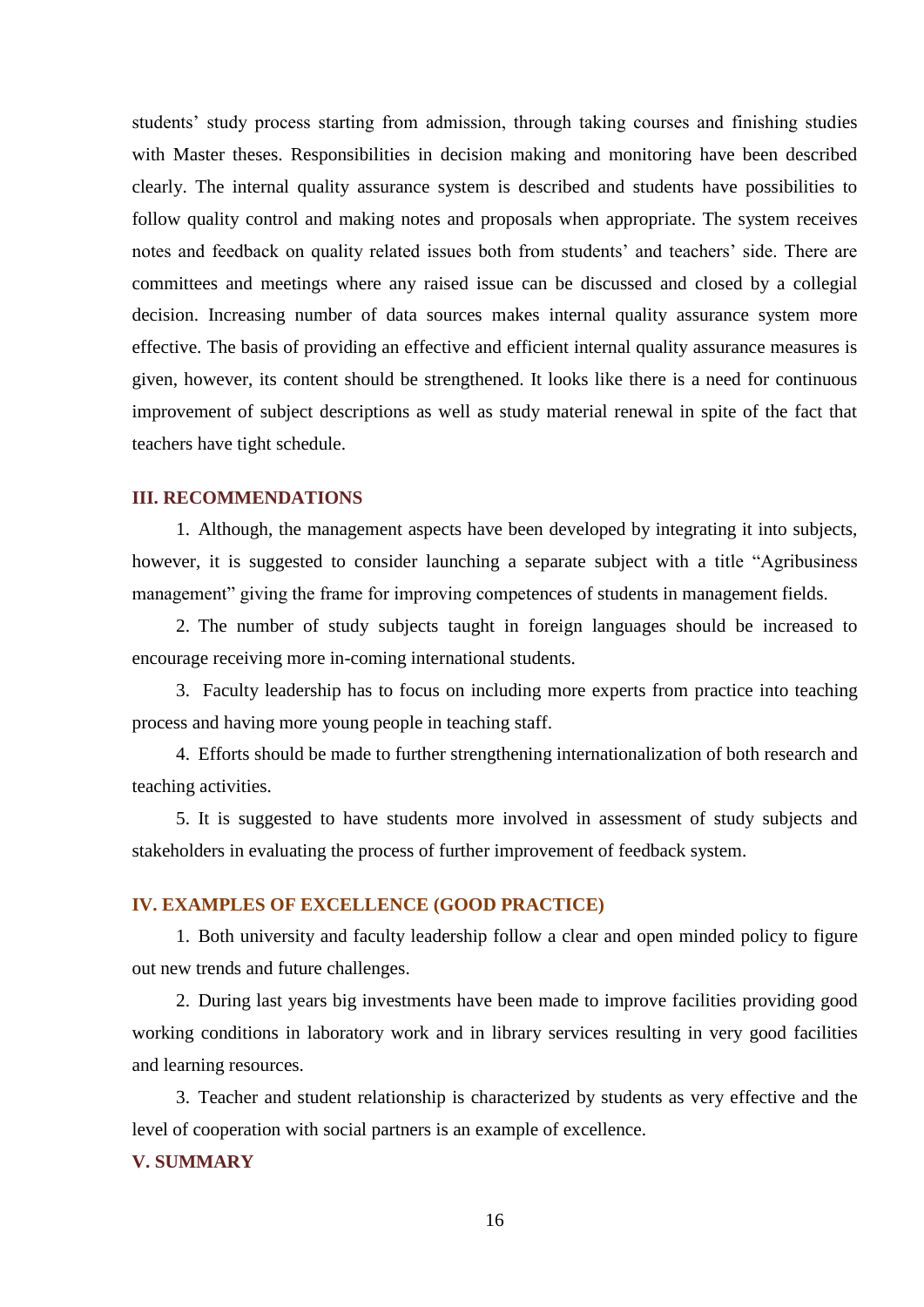The second cycle study program in Agricultural Engineering and Management (AEM) is well thought through based on labor market and national needs and has been continuously improved and backed by an open minded university and faculty policy approach towards trends and future needs. Significant development has been achieved in curriculum development since the previous assessment. The study program is unique and in line with labor market needs and ready for meeting new challenges. The graduates have very good job opportunities.

The aim of the study programme is defined as to provide future Masters with knowledge of the study field of General Engineering and abilities to autonomously and creatively apply it in research and creative work. In order to achieve even better compliance with this aim the Review Team suggests including a course in the area of "Agribusiness management". This course may focus on topics such as creative processes, problem solving techniques, communication, sales and entrepreneurship.

The well qualified and experienced staff meets all qualification requirements. They publish much scientific work and the research is related to the study programme. Investments implemented during the last years significantly increased the capacity and level of laboratories as well as the library services. The laboratories now offer very good conditions for teaching and research work. The study process is well organized and the effectiveness of student-teacher relation is much appreciated by the students. The program management is doing well in handling feedback both from students and staff.

The University has international ties with 82 other institutions across the Europe. However, as most AEM students work alongside studying only a few of them participate in mobility programs. Those who did participate gained good experience from their stay in other countries. This experience was also appreciated by the employers. Further efforts are still suggested in internationalization, this also include making the staff more involved in longer teaching and research periods abroad. Teachers dedicated significant time to organizing scientific conferences.

The study process meets student needs and evaluation of student performance is supported by a transparent internal quality assurance system handling student feedback in a good way. The University provides opportunities for students from colleges with similar study profile and students from universities with different study profile after yearlong "bridging" courses. As the students admitted to this study programme come from very different education background supplementary courses are valuable. The time tables were recently changed to allow the students to work alongside studying. Instead of a continuous semester studying cycles there are now twoweek long intensive study periods. This change was much appreciated by the students. The teaching is based on research, thus, providing agricultural engineering and management studies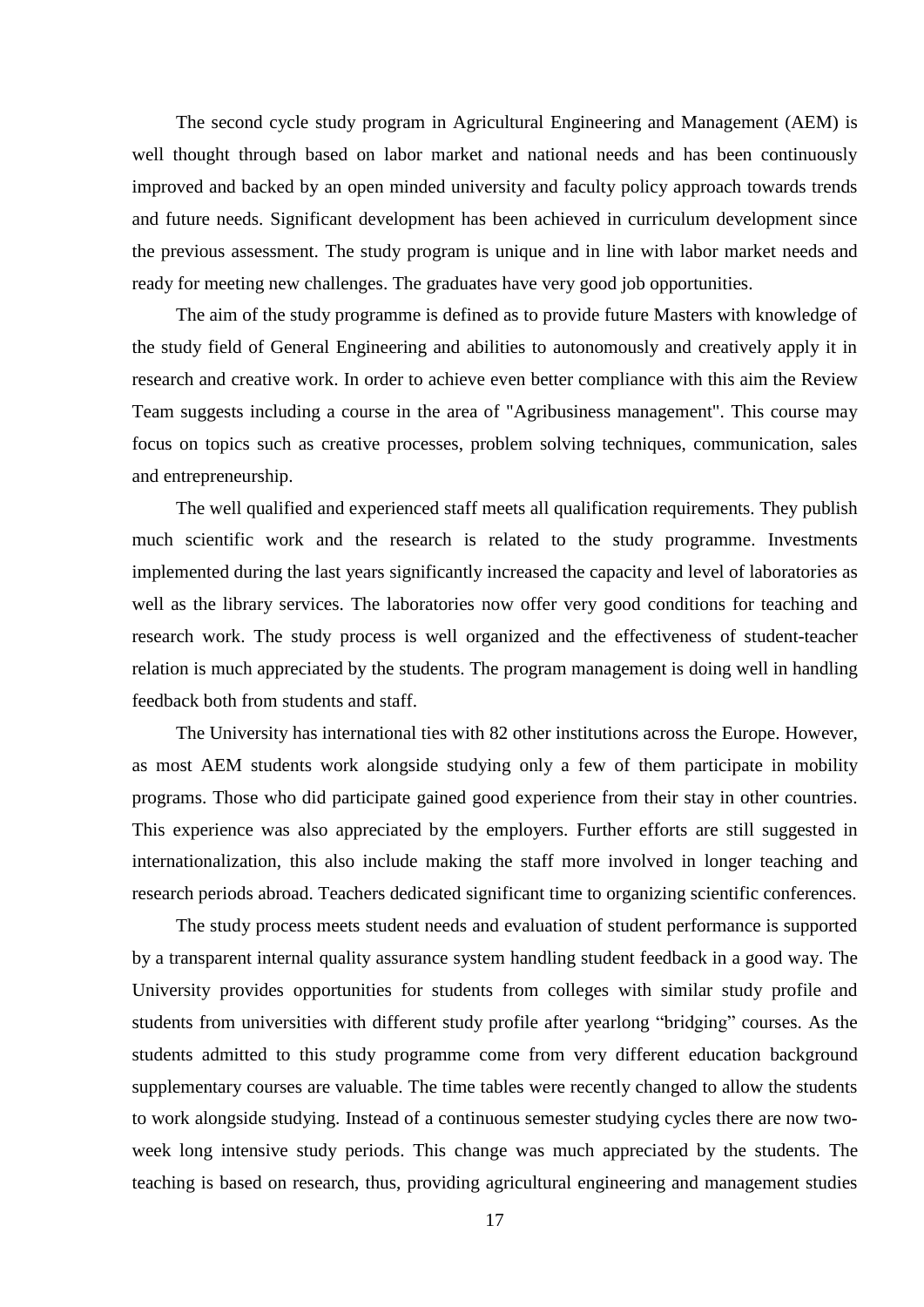with newest developments in this field. The study programme has very good cooperation with their social partners who give feedback on the study program outcomes and suggests future changes for continuous improvements. The social partners also teach some practical issues and give equipment demonstrations at their own premises. Different study methods (for example situations, case studies and practical activities) provide preparedness for practical work and doctoral studies.

The study program is unique and needed for the country. It holds the necessary international standard. Students, graduates, social partners and employers were all positively evaluating the study program. It is also evaluated positively by the Review Team.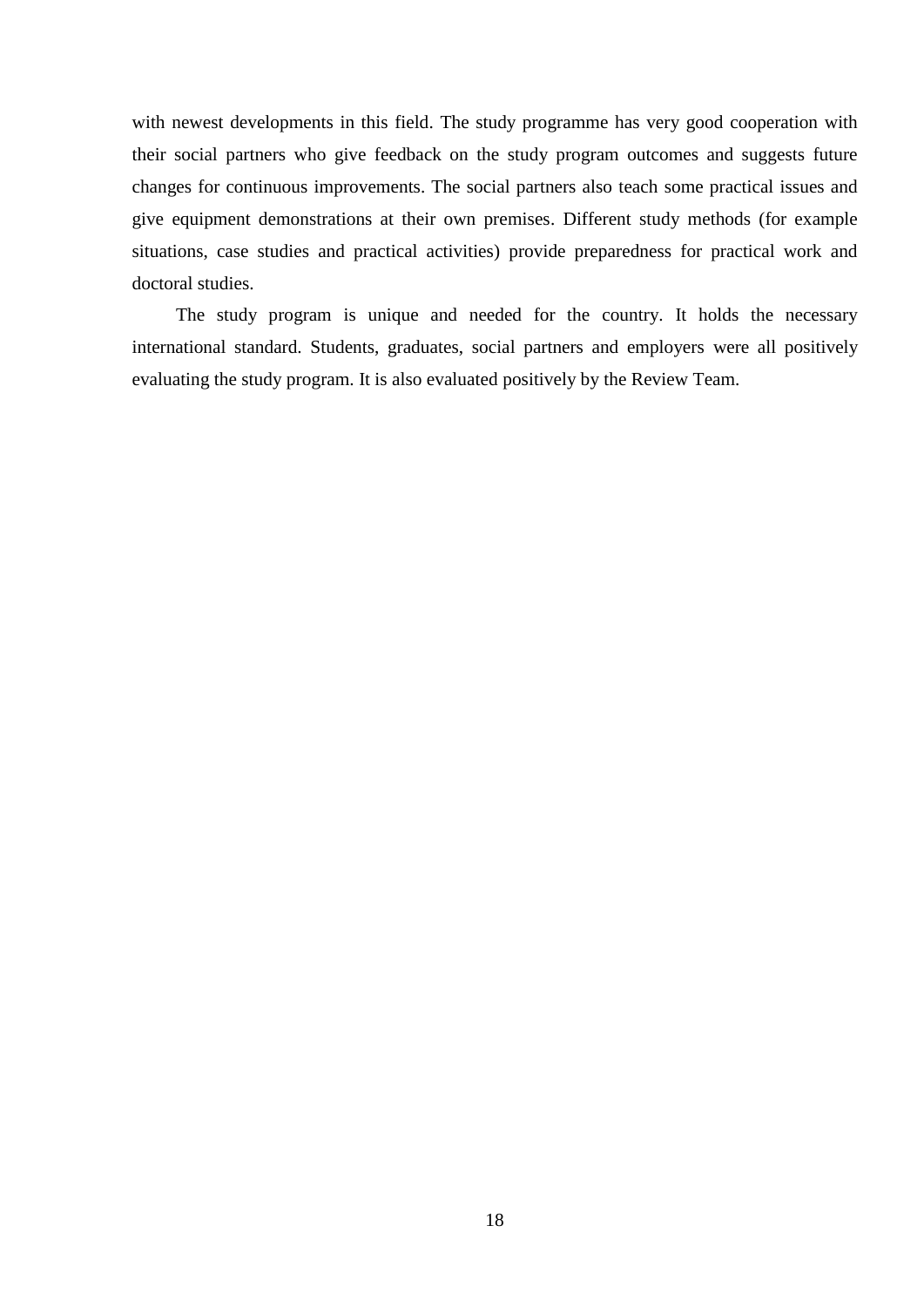# <span id="page-18-0"></span>**VI. GENERAL ASSESSMENT**

The study programme *Agricultural Engineering and Management* (state code – 621H10001) at Aleksandras Stulginskis University is given **positive** evaluation.

| No. | <b>Evaluation Area</b>                             | <b>Evaluation of</b><br>an area in<br>points* |
|-----|----------------------------------------------------|-----------------------------------------------|
| 1.  | Programme aims and learning outcomes               | 3                                             |
| 2.  | Curriculum design                                  | 3                                             |
| 3.  | Teaching staff                                     | 3                                             |
| 4.  | Facilities and learning resources                  | 4                                             |
| 5.  | Study process and students' performance assessment | 4                                             |
| 6.  | Programme management                               | 3                                             |
|     | <b>Total:</b>                                      | 20                                            |

*Study programme assessment in points by evaluation areas*.

\*1 (unsatisfactory) - there are essential shortcomings that must be eliminated;

2 (satisfactory) - meets the established minimum requirements, needs improvement;

3 (good) - the field develops systematically, has distinctive features;

4 (very good) - the field is exceptionally good.

| Grupės vadovas:<br>Team leader: | Prof. Dr. Torgrim Log        |
|---------------------------------|------------------------------|
| Grupės nariai:                  |                              |
| Team members:                   | Assoc. Prof. Berit Andersson |
|                                 |                              |
|                                 |                              |
|                                 | Prof. Csaba Forgács          |
|                                 |                              |
|                                 | Prof. Dr. Linas Kliučininkas |
|                                 |                              |
|                                 |                              |
|                                 | Mr. Ignas Gaižiūnas          |
|                                 |                              |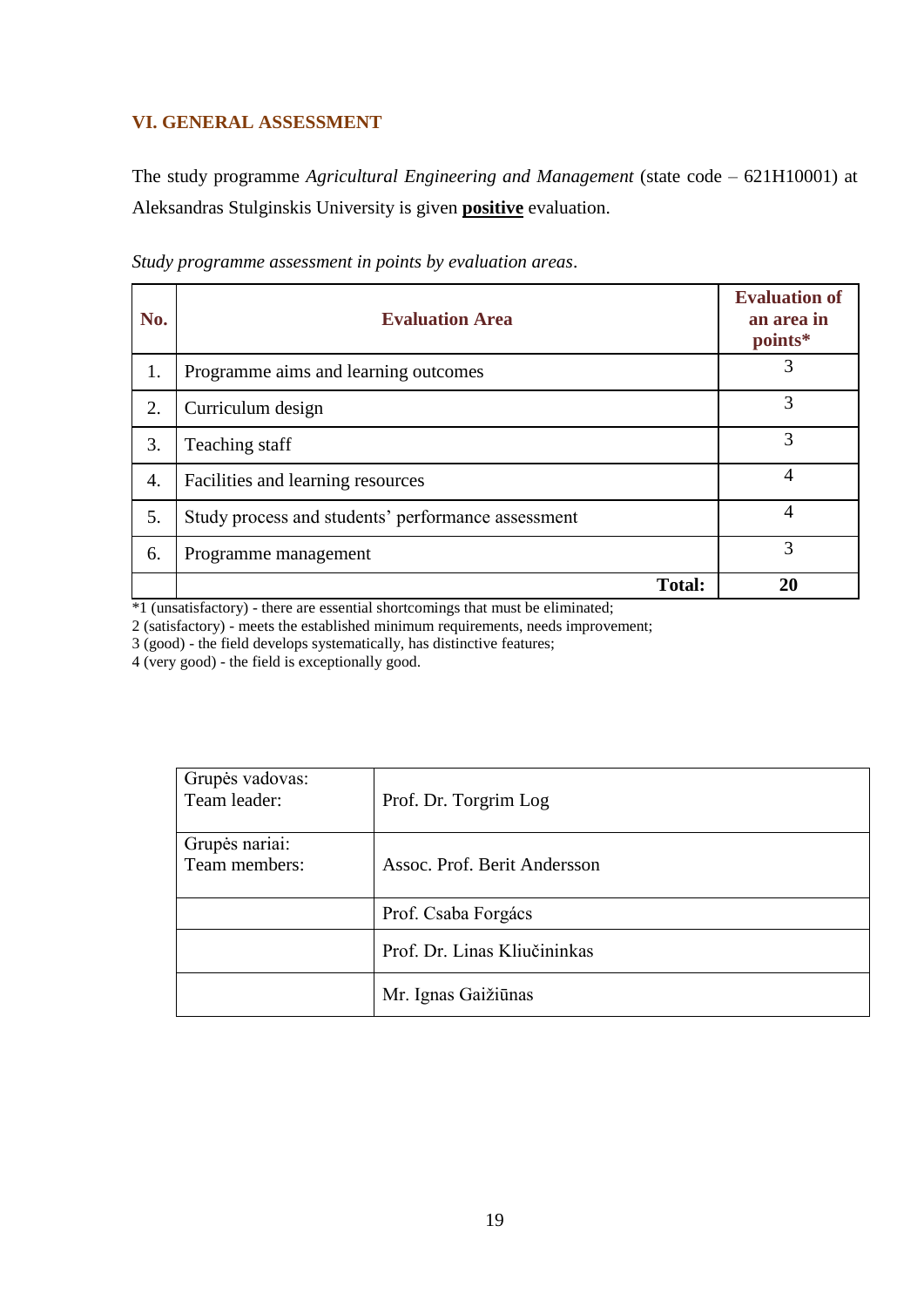# **ALEKSANDRO STULGINSKIO UNIVERSITETO ANTROSIOS PAKOPOS STUDIJŲ PROGRAMOS** *ŽEMĖS ŪKIO INŽINERIJA IR VADYBA* **(VALSTYBINIS KODAS – 621H10001)**

# **2016-07-15 EKSPERTINIO VERTINIMO IŠVADŲ NR. SV4-172 IŠRAŠAS**

<...>

## V. APIBENDRINAMASIS ĮVERTINIMAS

Aleksandro Stulginskio studijų programa *Žemės ūkio inžinerija ir vadyba* (valstybinis kodas – 621H10001) vertinama **teigiamai**.

| Eil. | <b>Vertinimo sritis</b>                          | <b>Srities</b> |
|------|--------------------------------------------------|----------------|
| Nr.  |                                                  | jvertinimas,   |
|      |                                                  | balais*        |
| 1.   | Programos tikslai ir numatomi studijų rezultatai | 3              |
| 2.   | Programos sandara                                | 3              |
| 3.   | Personalas                                       | 3              |
| 4.   | Materialieji ištekliai                           | $\overline{4}$ |
| 5.   | Studijų eiga ir jos vertinimas                   | $\overline{4}$ |
| 6.   | Programos vadyba                                 | 3              |
|      | Iš viso:                                         | 20             |

\* 1 – Nepatenkinamai (yra esminių trūkumų, kuriuos būtina pašalinti)

2 – Patenkinamai (tenkina minimalius reikalavimus, reikia tobulinti)

3 – Gerai (sistemiškai plėtojama sritis, turi savitų bruožų)

4 – Labai gerai (sritis yra išskirtinė)

<...>

# **IV. GEROSIOS PRAKTIKOS PAVYZDŽIAI**

1. Ir universiteto, ir Žemės ūkio inžinerijos fakulteto vadovybė laikosi skaidrios ir nešališkos politikos stengdamasi perprasti naujas tendencijas ir būsimus iššūkius.

2. Pastaraisiais metais skirta daug lėšų priemonėms, užtikrinančioms geresnes laboratorinio darbo sąlygas ir bibliotekos paslaugas, gerinti; taigi dabar materialieji ištekliai yra labai geri.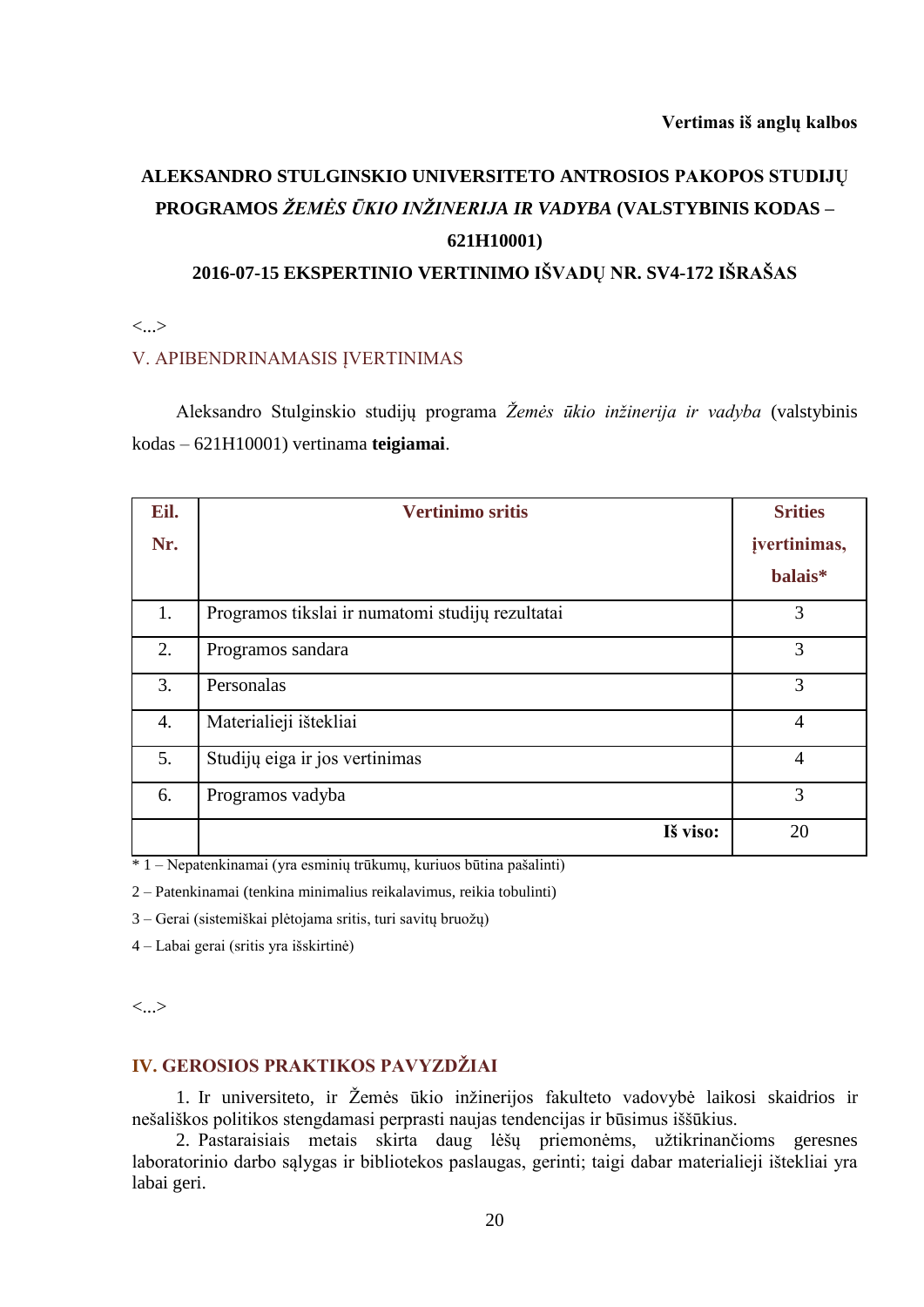3. Dėstytojų ir studentų santykius studentai apibūdina kaip labai veiksmingus, o bendradarbiavimo su socialiniais partneriais lygis yra gerosios praktikos pavyzdys.

## **V. SANTRAUKA**

Antrosios pakopos studijų programa *Žemės ūkio inžinerija ir vadyba* yra gerai apgalvota atsižvelgiant į darbo rinkos ir šalies poreikius, nuolat tobulinama ir palaikoma nešališko universiteto ir fakulteto požiūrio į tendencijas ir būsimus poreikius. Po ankstesnio vertinimo padaryta didelė pažanga tobulinant programą. Ši studijų programa yra unikali, atitinkanti darbo rinkos poreikius ir parengta naujiems iššūkiams priimti. Absolventų įsidarbinimo galimybės labai didelės.

Šios studijų programos tikslas yra suteikti būsimiesiems magistrams bendrosios inžinerijos studijų krypties žinių ir gebėjimų savarankiškai bei kūrybingai pritaikyti tas žinias moksliniame ir kūrybiniame darbe. Kad būtų dar geriau laikomasi šio tikslo, vertinimo grupė rekomenduoja *Agroverslo vadybos* dalyką. Jo objektas galėtų būti, pavyzdžiui, šios temos: kūrybiniai procesai, problemų sprendimo metodai, komunikacija, pardavimai ir verslumas.

Kvalifikuoti ir patyrę dėstytojai atitinka visus teisės aktų reikalavimus. Dėstytojai skelbia daug mokslinių darbų, jų tyrimai susiję su šia studijų programa. Pastaraisiais metais investuotos lėšos padidino laboratorijų pajėgumus ir kokybės lygį, taip pat pagerino bibliotekos paslaugas. Dabar laboratorijos užtikrina labai geras sąlygas mokymui ir mokslo tiriamajam darbui. Studijų procesas yra gerai organizuotas, studentai labai vertina veiksmingą studentų ir dėstytojų ryšį. Programos vadovybei sekasi rinkti studentų ir dėstytojų grįžtamąjį ryšį.

Universitetas palaiko tarptautinius ryšius su 82 Europos aukštosiomis mokyklomis. Tačiau, kadangi daugelis studijų programos *Žemės ūkio inžinerija ir vadyba* studentų studijuodami dar ir dirba, tik nedaugelis iš jų dalyvauja judumo programose. Tie, kurie dalyvavo, įgijo gerą patirtį išvykę į kitas šalis. Šią patirtį gerai įvertino ir darbdaviai. Rekomenduojama ir toliau stengtis didinti tarptautiškumą, kuris apima ir ilgesnį dėstytojų buvimą užsienyje, kur jie dėsto ar atlieka tyrimus. Dėstytojai daug laiko skiria mokslinių konferencijų rengimui.

Studijų procesas atitinka studentų poreikius; studentų rezultatų vertinimą sustiprina skaidri vidinio kokybės užtikrinimo sistema, pagal kurią gerai tvarkomas studentų grįžtamasis ryšys. Universitetas suteikia galimybes panašaus profilio kolegijų studentams ir skirtingo profilio universitetų studentams po metų trukmės išlyginamųjų studijų studijuoti ASU šią programą. Kadangi į šią studijų programą priimami studentai yra labai skirtingo išsilavinimo, naudingi papildomi kursai. Neseniai buvo pakeisti tvarkaraščiai, kad studentai galėtų kartu studijuoti ir dirbti. Semestro trukmės studijų ciklai pakeisti dviejų savaičių trukmės intensyvių studijų